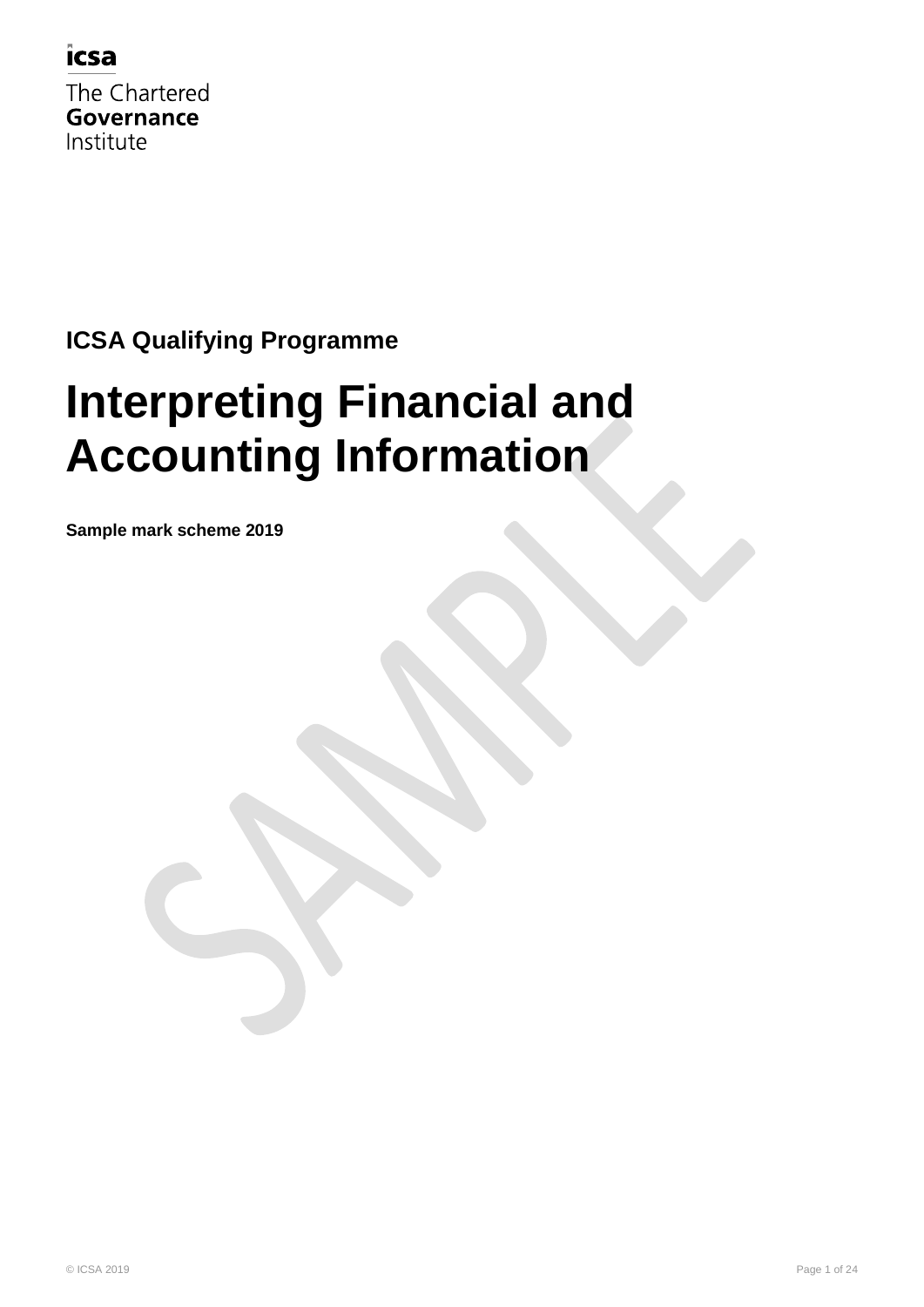## **Section A**

| <b>Question</b><br>number | <b>Answer</b> | <b>Mark</b> |
|---------------------------|---------------|-------------|
|                           | D - Prudence  |             |
|                           | <b>Total</b>  | (1)         |

| Question<br>number | <b>Answer</b>                                                                                                                                                                                                                                                                                   | <b>Mark</b> |
|--------------------|-------------------------------------------------------------------------------------------------------------------------------------------------------------------------------------------------------------------------------------------------------------------------------------------------|-------------|
| $\overline{2}$     | Award 1 mark for each definition of any three of the following:                                                                                                                                                                                                                                 |             |
|                    | Assets - An asset is a present economic resource (a right that has the<br>$\bullet$<br>potential to produce economic benefits) controlled by the entity as a<br>result of past events. (1)                                                                                                      |             |
|                    | Liabilities - A liability is a present obligation or duty of responsibility to<br>$\bullet$<br>transfer an economic benefit as a result of past events that the entity has<br>no practical ability to avoid. (1)                                                                                |             |
|                    | Equity(accept Shareholders' Equity) - This is the 'residual interest' in the<br>$\bullet$<br>assets of the entity after deducting all its liabilities. It represents what is<br>left when the entity is wound up, all the assets are sold, and all the<br>outstanding liabilities are paid. (1) |             |
|                    | Income (accept Revenue) - Income is increases in assets or decreases<br>$\bullet$<br>in liabilities that result in increases in equity, other than those relating to<br>contributions from holders of equity claims. (1)                                                                        |             |
|                    | <b>Expenses</b> - Expenses are decreases in assets or increases in liabilities<br>٠<br>that result in decreases in equity, other than those relating to distributions<br>to holders of equity claims. (1) (Do not accept Expenditure or Costs.)                                                 |             |
|                    | Reward other valid responses.                                                                                                                                                                                                                                                                   |             |
|                    | Total                                                                                                                                                                                                                                                                                           | (3)         |

| Question<br>number | <b>Answer</b>                                                                                                                                                                                                                                                                                                                           | <b>Mark</b> |
|--------------------|-----------------------------------------------------------------------------------------------------------------------------------------------------------------------------------------------------------------------------------------------------------------------------------------------------------------------------------------|-------------|
| 3                  | Award 1 mark for identifying and 1 mark for defining any two of the<br>following:                                                                                                                                                                                                                                                       |             |
|                    | <b>Philanthropic</b> (accept "what is desired") (1) - this is discretionary, but still<br>$\bullet$<br>important behaviour to improve the lives of others. It includes charitable<br>donations in areas such as the arts, education, housing, health, social<br>welfare, non-profit organisations, communities and the environment. (1) |             |
|                    | <b>Ethical</b> (accept "what is right") (1) - this relates to acting morally and<br>$\bullet$<br>ethically in issues such as treatment of employees and suppliers. (1)                                                                                                                                                                  |             |
|                    | <b>Legal</b> (accept "compliance") (1) - this is the obedience of laws and<br>$\bullet$<br>regulations in the society, such as competition, employment, and health<br>and safety laws. (1)                                                                                                                                              |             |
|                    | <b>Economic</b> (accept "profit") (1) - this is the responsibility of business to be<br>$\bullet$<br>profitable, to survive and to benefit society in the long term. For society to<br>thrive, profitable businesses must be developed to create income,<br>provide jobs, tax revenue and philanthropy for society. (1)                 |             |
|                    | Reward other valid responses.                                                                                                                                                                                                                                                                                                           |             |
|                    | Total                                                                                                                                                                                                                                                                                                                                   | (4)         |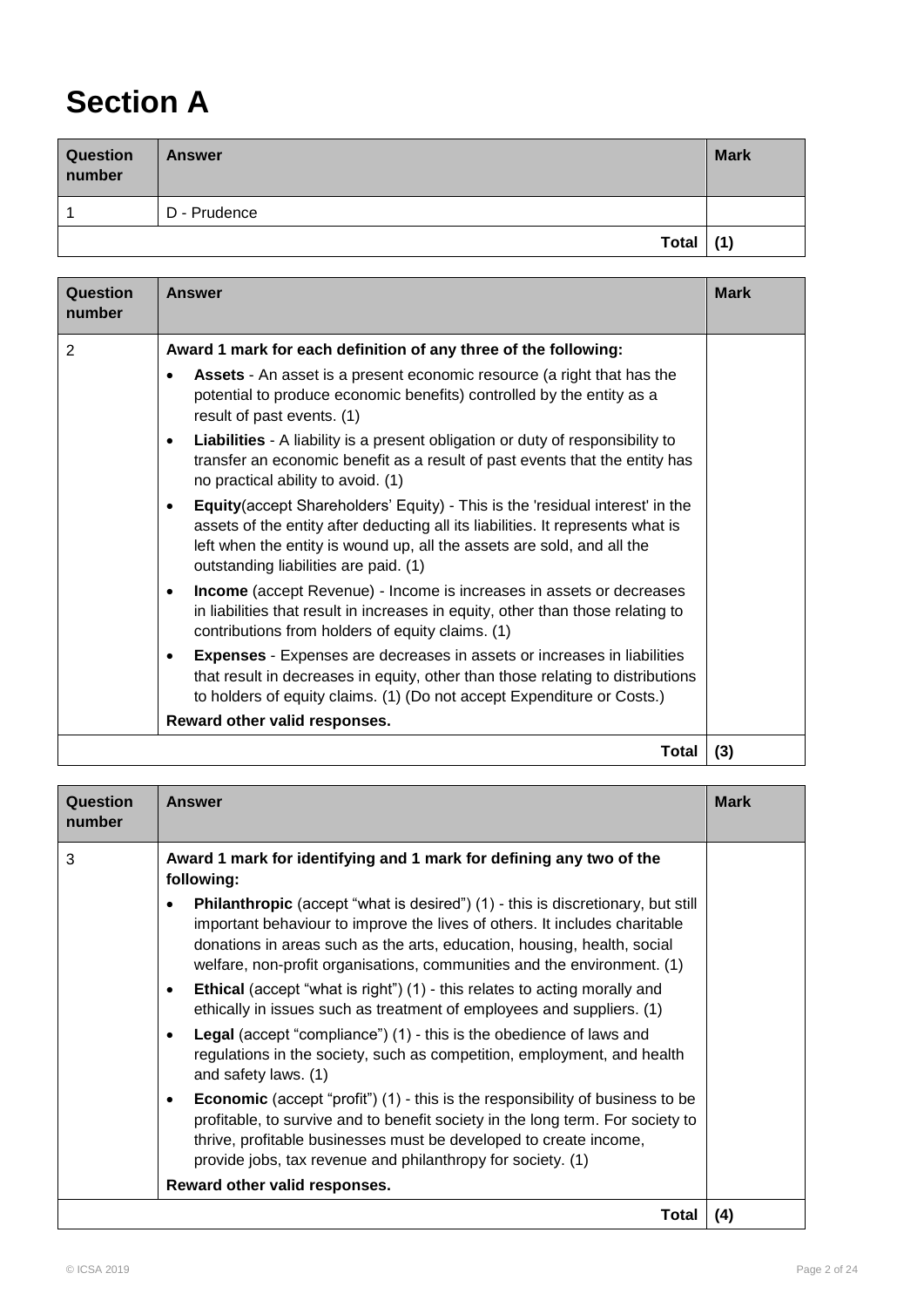| Question<br>number | <b>Answer</b> | <b>Mark</b> |
|--------------------|---------------|-------------|
| Δ                  | True          |             |
|                    | Total $(1)$   |             |

| Question<br>number | <b>Answer</b>                                                                                                                                                                                                                                                                                                                                   | <b>Mark</b> |
|--------------------|-------------------------------------------------------------------------------------------------------------------------------------------------------------------------------------------------------------------------------------------------------------------------------------------------------------------------------------------------|-------------|
| 5                  | Award 1 mark for identifying each of the following four main factors:<br>The balance between liquidity and profitability. (1)<br>$\bullet$<br>Efficiency of management. (1)<br>Terms of trade. (1)<br>The nature of the industry. (1)<br>٠                                                                                                      |             |
|                    | An alternative response would be identifying the main components of<br>the cycle. Award 1 mark for identifying each of the following:<br>Level of cash balances held. (1)<br>Length of inventory holding period. (1)<br>Length of payables payment period. (1)<br>Length of receivables collection period. (1)<br>Reward other valid responses. |             |
|                    | Total                                                                                                                                                                                                                                                                                                                                           | (4)         |

| Question<br>number | <b>Answer</b>                                                                                                | <b>Mark</b> |
|--------------------|--------------------------------------------------------------------------------------------------------------|-------------|
| 6                  | Award up to 6 marks from the following:                                                                      |             |
|                    | Investors are rational and possess full knowledge about the market. (1)                                      |             |
|                    | Investors expect greater returns for taking greater risks. (1)                                               |             |
|                    | It is possible for an investor to diversify the unsystematic risk by actively<br>managing the portfolio. (1) |             |
|                    | Borrowing and lending rates are equal. (1)                                                                   |             |
|                    | Thereare no transaction costs.(1)                                                                            |             |
|                    | Markets are perfect and market imperfections tend to correct themselves in<br>the long run. $(1)$            |             |
|                    | The Risk-Free Rate (RFR) is the same as the returns on the government<br>bonds. $(1)$                        |             |
|                    | There is no taxation and inflation. (1)                                                                      |             |
|                    | Reward other valid responses.                                                                                |             |
|                    | Total                                                                                                        | (6)         |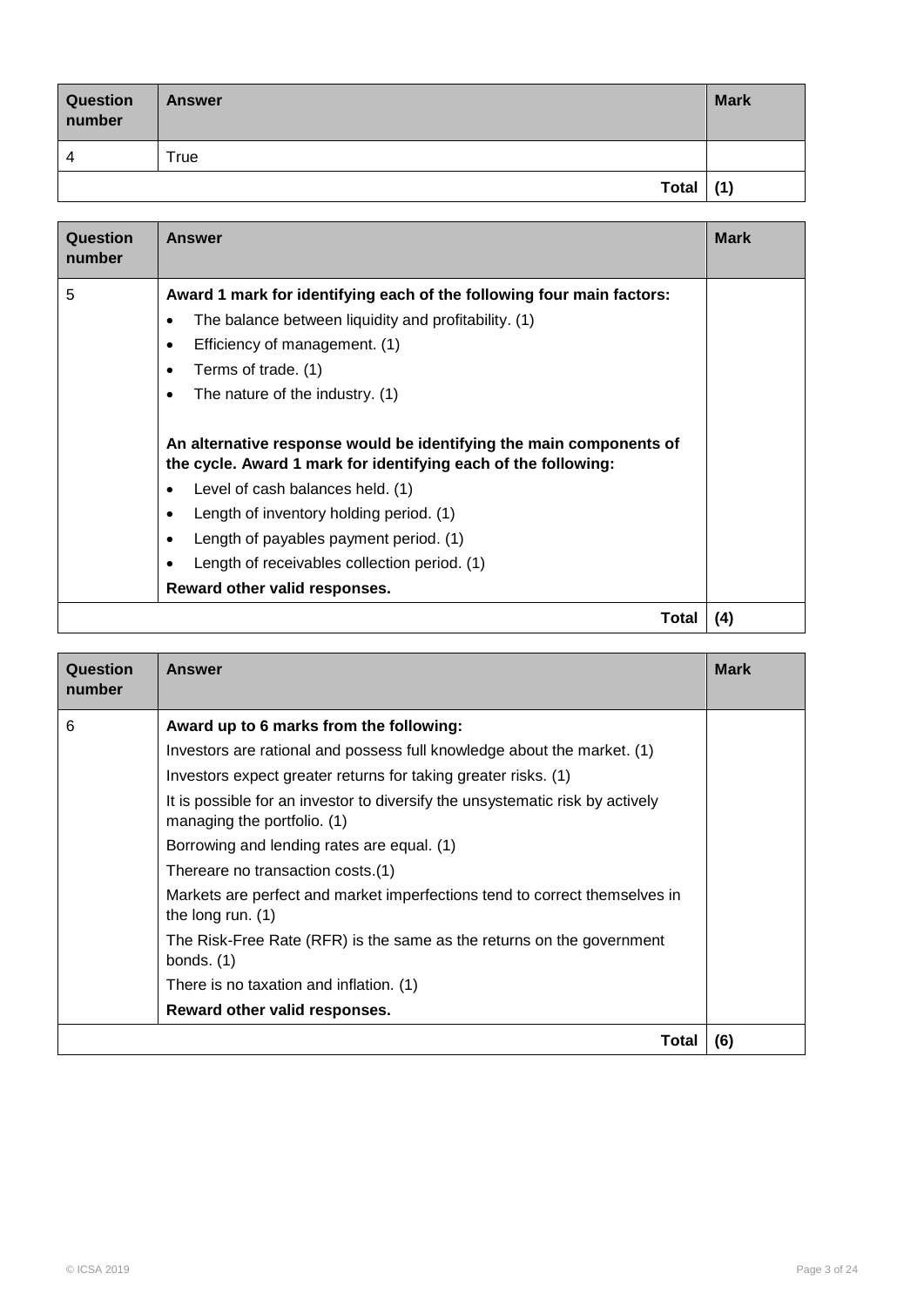| Question<br>number | Answer                                                                                                                                                                                                                                                                                                                                                           | <b>Mark</b> |
|--------------------|------------------------------------------------------------------------------------------------------------------------------------------------------------------------------------------------------------------------------------------------------------------------------------------------------------------------------------------------------------------|-------------|
| $\overline{7}$     | Award up to 3 marks for explaining 'Substance':                                                                                                                                                                                                                                                                                                                  |             |
|                    | 'Substance of transactions' refers to the economic benefits or economic<br>losses or any kind of economic implications related to the transaction.(1)                                                                                                                                                                                                            |             |
|                    | The accounting concept popularly termed as 'substance over form',<br>emphasises a/the major consequence of accounting for the "substance" of<br>transactions (1). It means the transactions recorded in the financial<br>statements must reflect their economic substance rather than their legal form.<br>(1)                                                   |             |
|                    | Award up to 3 marks for examples, from any three of the following:                                                                                                                                                                                                                                                                                               |             |
|                    | Sale and leaseback arrangements (IFRS 16) whereby a company sells an<br>asset (e.g. a property) to another party and gets it back via a lease. The<br>substance of the transaction could be a sale of an asset, but it might not be a<br>genuine sale if all the risks and rewards of ownership substantially remain<br>with the lessee. (1)                     |             |
|                    | Consignment stock whereby the consignor (seller) ships goods to the<br>consignee (buyer), but the substance of the transaction is that the consignor<br>still owns the stock until it is used, sold or distributed by the consignee.<br>(1)                                                                                                                      |             |
|                    | Debt factoring or invoice factoring, a type of debtor finance in which a<br>business sells its trade receivables to a third party (called a factor) at a<br>discount in exchange for the rights to cash collected from those receivables.<br>The substance of the transaction will depend if all the risks and rewards of<br>the debt have been transferred. (1) |             |
|                    | Sale and repurchase arrangements: a kind of loan arrangement whereby<br>the sale of an asset takes place between two parties with a view to<br>subsequently repurchase the same asset at a higher price. Whether this is a<br>loan of an asset, or an outright sale of an asset, will depend on the substance<br>of the transaction. (1)                         |             |
|                    | Reward other valid responses.                                                                                                                                                                                                                                                                                                                                    |             |
|                    | Total                                                                                                                                                                                                                                                                                                                                                            | (6)         |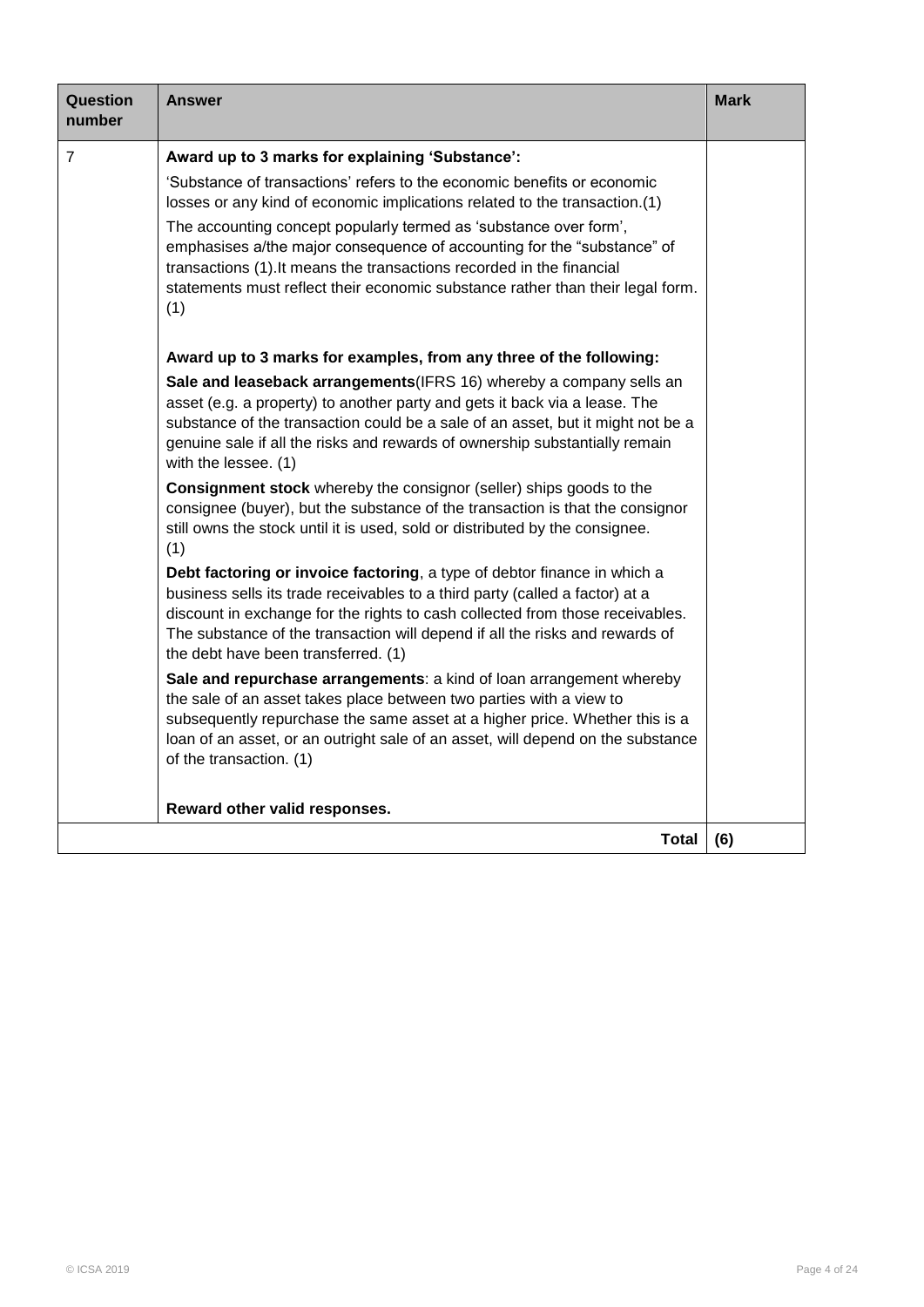## **Section B**

| Question<br>number | <b>Answer</b>                                              |                                                                                                                                                                                                                                                                                                  |                                      |                                       |  |
|--------------------|------------------------------------------------------------|--------------------------------------------------------------------------------------------------------------------------------------------------------------------------------------------------------------------------------------------------------------------------------------------------|--------------------------------------|---------------------------------------|--|
| 8(a)<br>8 marks    |                                                            | Answers should select 8 relevant ratios.1 mark is available for each ratio. It is important to<br>ensure that the ratios selected provide coverage of both performance and financial position to<br>allow the report to address analysis of both. The major ratios that could be calculated are: |                                      |                                       |  |
|                    |                                                            | All workings in £000                                                                                                                                                                                                                                                                             | Forecast 2019                        | Actual 2018                           |  |
|                    |                                                            | Profitability ratios:1 mark for ROCE, and 2 marks for any two profit percentages                                                                                                                                                                                                                 |                                      |                                       |  |
|                    | 1                                                          | Return on capital employed =<br>$(PBT/(Debt + Equity)) \times 100$                                                                                                                                                                                                                               | $(185)$ (350+285) x 100<br>$= 29.1%$ | $(50/(350+130) \times 100 =$<br>10.4% |  |
|                    | 2                                                          | Gross profit percentage =<br>(GP/Revenue x 100)                                                                                                                                                                                                                                                  | (400/1,020)x100<br>$=39.2%$          | (280/800) x100<br>$=35.0%$            |  |
|                    | 3                                                          | Operating profit percentage =<br>(profit before finance<br>costs/Revenue x 100)                                                                                                                                                                                                                  | (210/1,020) x100<br>$= 20.6%$        | (70/800) x100<br>$= 8.8\%$            |  |
|                    | 4                                                          | Net profit percentage=<br>(profit before taxation/Revenue<br>x 100                                                                                                                                                                                                                               | (185/1,020) x100<br>$=18.1%$         | (50/800) x100<br>$= 6.3%$             |  |
|                    |                                                            | Liquidity or solvency ratios: 1 mark for any one liquidity ratio                                                                                                                                                                                                                                 |                                      |                                       |  |
|                    | 5                                                          | Current ratio = $current$<br>assets/current liabilities                                                                                                                                                                                                                                          | $320/83 = 3.9:1$                     | $180/102 = 1.8:1$                     |  |
|                    | 6                                                          | Quick ratio = (current assets -<br>inventory)/current liabilities                                                                                                                                                                                                                                | $(320-30)/83 = 3.5:1$                | $(180-40)/102 = 1.4:1$                |  |
|                    | Gearing or debt ratios: 2 marks for any two gearing ratios |                                                                                                                                                                                                                                                                                                  |                                      |                                       |  |
|                    | $\overline{7}$                                             | Interest cover $=$<br>(profit before finance<br>costs/Finance costs)                                                                                                                                                                                                                             | 210/25=8.4 times                     | 70/20=3.5 times                       |  |
|                    | 8                                                          | Average cost of borrowing $=$<br>Finance costs/Interest bearing<br>borrowings                                                                                                                                                                                                                    | $25/(350+50)x100=$<br>6.3%           | 20/(350+40) x100<br>$= 5.1%$          |  |
|                    | 9                                                          | Gearing $=$<br>$(Debt/(Debt + Equity)) \times 100$                                                                                                                                                                                                                                               | $(350)/(350+$<br>285)x100=55.1%      | $(350)/(350+130)$<br>$x100 = 72.9\%$  |  |
|                    | Efficiency ratios:2 marks for any two efficiency ratios    |                                                                                                                                                                                                                                                                                                  |                                      |                                       |  |
|                    | 10                                                         | Inventory days =<br>(Inventories/Cost of salesx365)                                                                                                                                                                                                                                              | (30/620) x365<br>$=18$ days          | (40/520) x365=28 days                 |  |
|                    | 11                                                         | Receivables days =<br>(Receivables/Revenuex365)                                                                                                                                                                                                                                                  | (290/1,020) x365<br>$=104$ days      | (140/800) x365=64 days                |  |
|                    | 12                                                         | Payables days =<br>Payables/Cost of sales x 365                                                                                                                                                                                                                                                  | $(23/620)$ x 365<br>$= 14$ days      | $(50/520)$ x365 = 35 days             |  |
|                    |                                                            | Marking note: If candidates choose to include bank overdraft as part of the<br>calculations, this will not be penalised.                                                                                                                                                                         |                                      |                                       |  |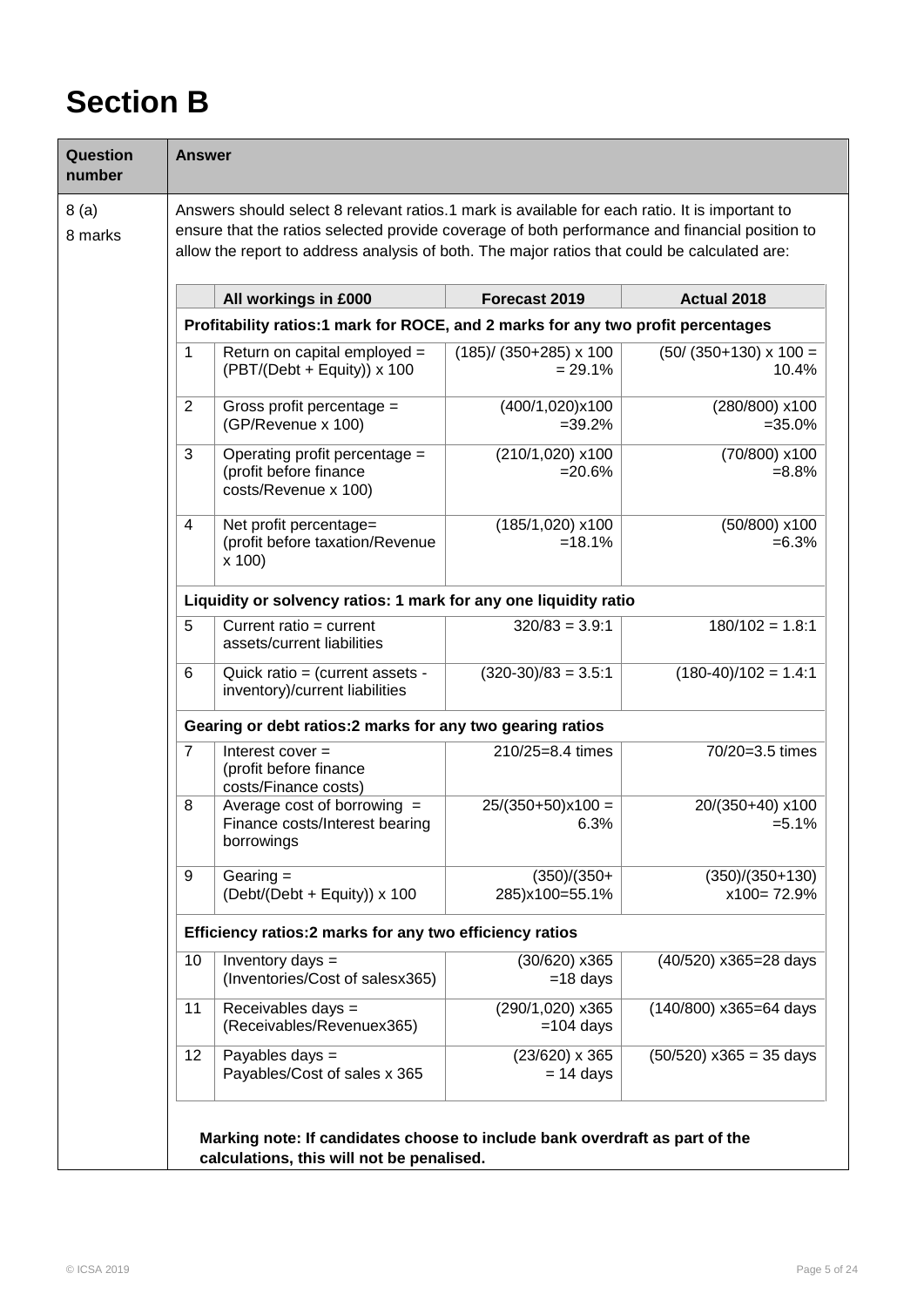| Question<br>number | <b>Indicative content</b>                                                                                                                                                                                                                                                                                                                                  |  |  |  |
|--------------------|------------------------------------------------------------------------------------------------------------------------------------------------------------------------------------------------------------------------------------------------------------------------------------------------------------------------------------------------------------|--|--|--|
| 8(b)<br>17 marks   | Answers need to use the above ratios in order to analyse the actual and forecast financial<br>performance and position of Groceries.                                                                                                                                                                                                                       |  |  |  |
|                    | Answers could include the following content:                                                                                                                                                                                                                                                                                                               |  |  |  |
|                    | Profitability<br>Returnon capital employed (ROCE) was 10.4% in 2018 and is forecast to increase to                                                                                                                                                                                                                                                         |  |  |  |
|                    | 29.1% in 2019, and this forecast increase in profitability is a strong feature of the numbers<br>for Groceries.                                                                                                                                                                                                                                            |  |  |  |
|                    | Groceries managed to achieve a gross profit margin of 35% and the directors are<br>$\bullet$<br>anticipating an increase in the gross profit margin to 39.2%.                                                                                                                                                                                              |  |  |  |
|                    | Reason: This could be due to better margins having been negotiated in the contract with<br>$\bullet$<br>the supermarket for the own-brand products or as a result of greater economies of scale<br>in purchasing or indeed greater efficiency in the production process now that the staff are<br>fully trained and presumably working at full efficiency. |  |  |  |
|                    | The operating profit margin was 8.8% in 2018, however this was after charging<br>$\bullet$<br>professional fees and training costs, which would not be expected to recur in such<br>significant amounts from 2019 onwards.                                                                                                                                 |  |  |  |
|                    | The directors are still anticipating that the operating profit margin will increase to 20.6% in<br>$\bullet$<br>2019. This should be a truer reflection of the company's underlying profitability, although<br>the cash rich client will be sensitive to the assumptions behind the forecast information<br>provided.                                      |  |  |  |
|                    | <b>Liquidity and gearing</b>                                                                                                                                                                                                                                                                                                                               |  |  |  |
|                    | The overall working capital position of Groceries is seen as improving, with the current<br>$\bullet$<br>ratio forecast to increase from 1.8 to 3.9. Given the good trading position forecast by<br>Groceries, this is a result of the increase in receivables and decrease in payables.                                                                   |  |  |  |
|                    | However, the key issue with respect to the financial position of Groceries is not<br>$\bullet$<br>profitability, but its lack of cash, high level of gearing and its working capital position.                                                                                                                                                             |  |  |  |
|                    | Reason: the impact that these issues might have on further expansion plans.<br>$\bullet$                                                                                                                                                                                                                                                                   |  |  |  |
|                    | The average interest rate for 2018 was 5.1% based upon the overdraft at the year end<br>and is forecast to rise to 6.3% based on existing borrowings.                                                                                                                                                                                                      |  |  |  |
|                    | It is possible that during 2018 the overdraft was not used until later in the year meaning<br>$\bullet$<br>that the interest charge was relatively small, whilst in 2019 the directors are anticipating<br>that the overdraft will be used nearly to its full capacity for the year.                                                                       |  |  |  |
|                    | In addition, it is possible that the bank has increased the interest rate charged on the<br>$\bullet$<br>overdraft as a result of its own assessment of increased risk.                                                                                                                                                                                    |  |  |  |
|                    | At the end of 2019 Groceries has an overdraft of £50,000, although a facility of £75,000.<br>$\bullet$<br>Given the fact that Groceries is still in its start-up phase this level of overdraft should<br>perhaps be expected.                                                                                                                              |  |  |  |
|                    | A detailed cash forecast would be required if the directors decide to pursue expansion as<br>$\bullet$<br>it is likely that the working capital requirement would increase, certainly in the short term.<br>The cash rich client would certainly expect to see such information.                                                                           |  |  |  |
|                    | The overdraft facility is to be reviewed by the bank in April 2020 and there is always the<br>$\bullet$<br>possibility that they could recall the debt, which would leave Groceries in a precarious<br>financial position.                                                                                                                                 |  |  |  |
|                    | As at 31 December 2018 the gearing level for Groceries was 72.9% but is forecast to fall<br>$\bullet$<br>to 55.1% at the end of 2019.                                                                                                                                                                                                                      |  |  |  |
|                    | Reason: although debt is broadly unchanged, profit for the year is expected to grow from<br>$\bullet$                                                                                                                                                                                                                                                      |  |  |  |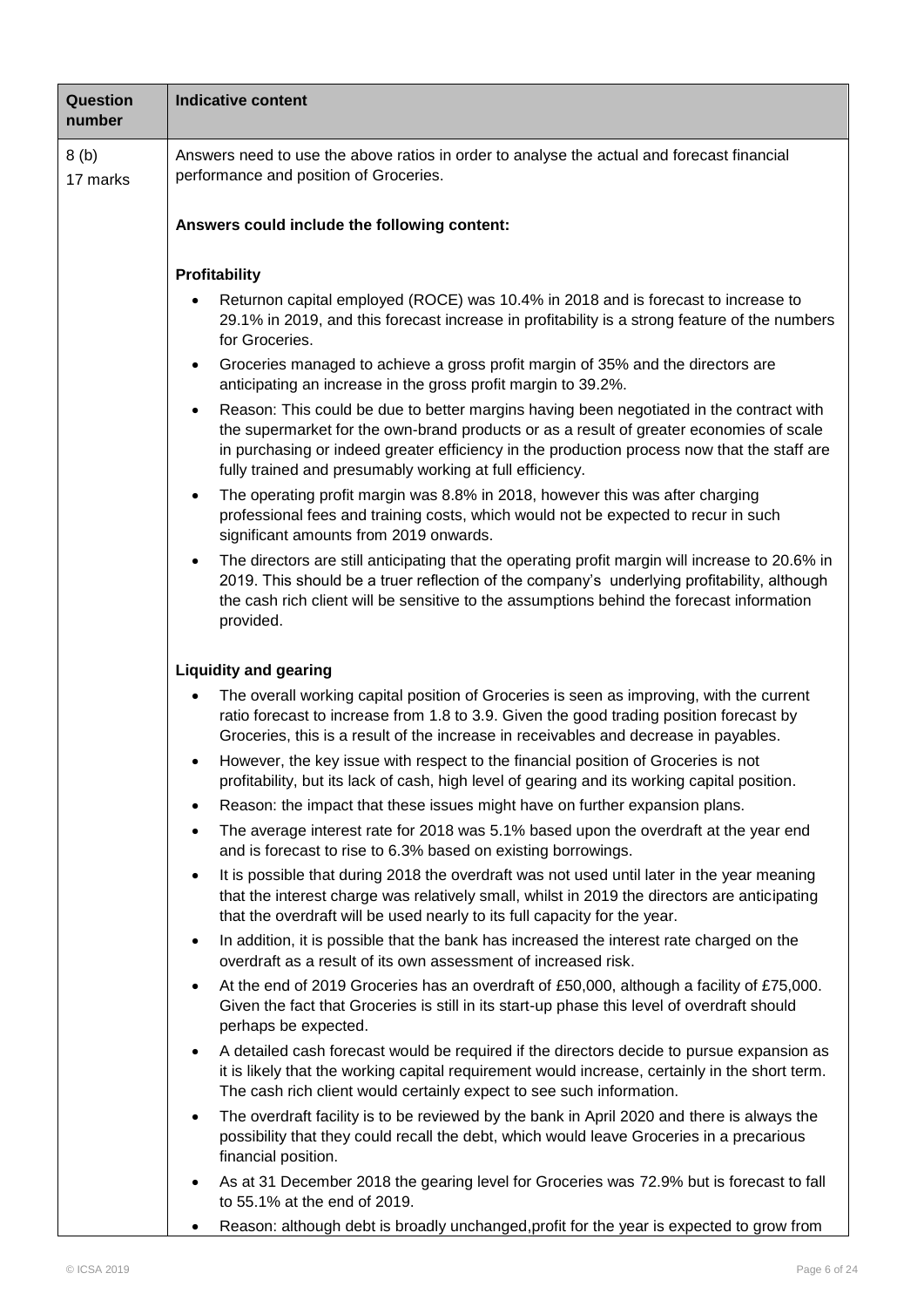| £30k to £155k, more than doubling the equity, and the director's decision not to pay any<br>dividends in either 2018 or 2019 will maintain that growth.                                                                                                                                                                                                                                              |
|------------------------------------------------------------------------------------------------------------------------------------------------------------------------------------------------------------------------------------------------------------------------------------------------------------------------------------------------------------------------------------------------------|
| This is still a high level of gearing which, coupled with the lack of track record and the fact<br>$\bullet$<br>that Groceries is a new entity, could mean that it would be unlikely that Groceries could<br>raise more debt finance to fund expansion plans even using new property etc as security.                                                                                                |
| It is likely therefore that the only option available to the directors of Groceries to expand<br>$\bullet$<br>the business at the current time would be to raise more equity finance, and the cash rich<br>client will be aware of this.                                                                                                                                                             |
| <b>Efficiency</b>                                                                                                                                                                                                                                                                                                                                                                                    |
| The forecast inventories levels are not expected to increase despite more than a 25%<br>expected growth in revenue in 2019. This is probably due to the nature of the items as<br>Groceries are likely to hold mainly work-in-progress and low levels of finished goods as<br>these have a limited shelf life. In fact, the inventories days are forecast to reduce from 28<br>days to just 18 days. |
| Reason: this could be the result of the investment in training making the production<br>process more efficient and/or meeting the requirements of the supermarkets who hold the<br>own brand products themselves.                                                                                                                                                                                    |
| Receivables are forecast to almost double what they are at the end of 2018, with<br>$\bullet$<br>receivables days increasing from 64 to 104 days.                                                                                                                                                                                                                                                    |
| Reason: This could be due to the new contracts with supermarkets that may be able to<br>demand extended credit terms from Groceries. This is definitely a concern for a relatively<br>new entity, especially one which will be purchasing fresh goods on a regular basis.                                                                                                                            |
| Payables are forecast to reduce from 35 to 14 days.<br>$\bullet$                                                                                                                                                                                                                                                                                                                                     |
| Reason: Groceries has been paying its creditors very quickly, maybe as a response to<br>٠<br>concerns of suppliers, or as part of an overall approach of better prices but in return for<br>quicker payment. The concern is the huge gap between this payables days and the<br>Receivable Days and the strain that could put on the liquidity of groceries.                                          |
| The cash rich client may be concerned about limitations on the conclusions that can be drawn<br>from the ratio analysis performed on the financial information of Groceries:                                                                                                                                                                                                                         |
| The entity is new and therefore limited information is available in order to establish any<br>trends.                                                                                                                                                                                                                                                                                                |
| Using forecast figures has less reliability as the information is based on the assumptions<br>of the directors.                                                                                                                                                                                                                                                                                      |
| We are unaware of what these assumptions are and so our conclusions are limited.                                                                                                                                                                                                                                                                                                                     |
| The success of the business in the future could be dependent on how long Groceries can utilise<br>the technology exclusively, however information on its protection is not found in the financial<br>information although the patented technology remains an important asset.                                                                                                                        |
| The directors are likely to be open to discussion with the cash-rich client given that they are<br>open to offering shares in return for a capital injection. Therefore:                                                                                                                                                                                                                             |
| The investor would be seeking clarification on how Groceries has protected the intellectual<br>property surrounding the technology i.e. the nature and extent of the patent, especially<br>since this appears to be affording Groceries a competitive advantage at present.                                                                                                                          |
| Detailed information on the supermarket contracts would also be invaluable in assessing<br>$\bullet$<br>how realistic the forecasts are for the coming year, and whether it is a model that could be<br>extended to other supermarkets to increase their market share.                                                                                                                               |
| Given there is no plan for further capital investment it would be important to confirm what<br>$\bullet$<br>capacity exists for further expansion on the current capital base, as future expansion<br>would require additional finance.                                                                                                                                                              |
| It would also be essential that the cash-rich client discuss with the directors of Groceries                                                                                                                                                                                                                                                                                                         |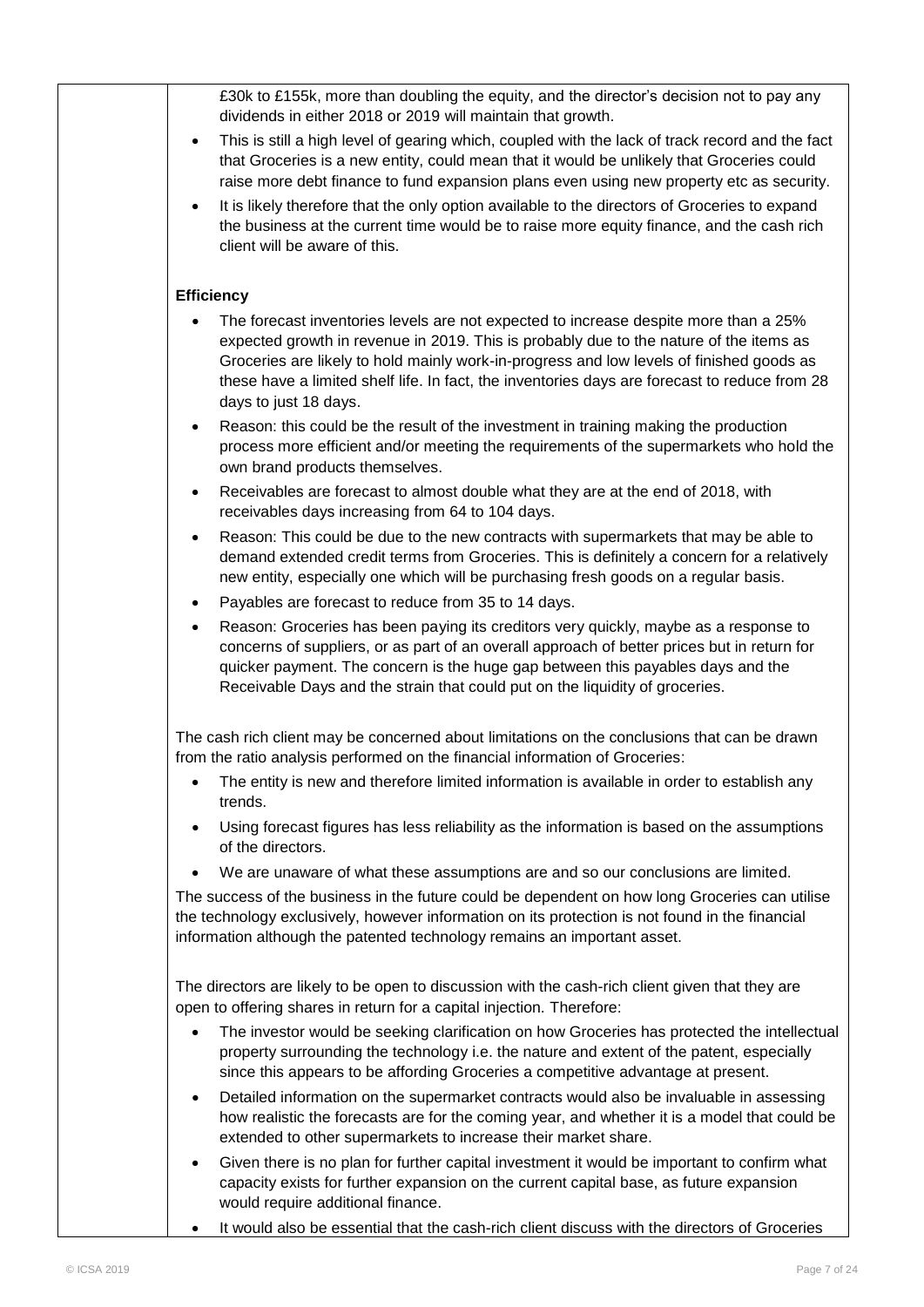| the level of finance being sought and the shareholding they would be looking to offer in<br>return, to allow the negotiations to commence.                                                                                                                 |
|------------------------------------------------------------------------------------------------------------------------------------------------------------------------------------------------------------------------------------------------------------|
| It is quite possible that candidates may refer to the marketplace and/or competitors for Groceries<br>and the dilution of control from the two directors/existing shareholders if another (substantial)<br>equity shareholder is brought into the company. |

| Level                              | <b>Mark</b> | <b>Descriptor</b>                                                                                                                                                                                                                                                                                                                       |  |
|------------------------------------|-------------|-----------------------------------------------------------------------------------------------------------------------------------------------------------------------------------------------------------------------------------------------------------------------------------------------------------------------------------------|--|
|                                    | 0           | No rewardable material.                                                                                                                                                                                                                                                                                                                 |  |
| Level 1<br>(Fail)                  | $1 - 8$     | Knowledge<br>There is limited understanding of what the ratios indicate about company<br>performance, and what might influence these e.g. they mention and<br>calculate a ratio but cannot describe what about a business it might show.<br>Comprehension<br>The answer demonstrates limited understanding of the factors that underpin |  |
|                                    |             | company performance. This is communicated in a simple way with simple<br>or generalised comments.<br>Points made are superficial and not directly linked to the scenario in the<br>question.                                                                                                                                            |  |
|                                    |             | Analysis/evaluation<br>There is little application of relevant knowledge and understanding which<br>$\bullet$<br>may be supported by an evaluative statement.                                                                                                                                                                           |  |
|                                    |             | The answer includes limited critical analysis of the factors that underpin<br>$\bullet$<br>company performance.                                                                                                                                                                                                                         |  |
|                                    |             | Any analysis is not used to make a judgement and is not supported by<br>evidence.                                                                                                                                                                                                                                                       |  |
| Level <sub>2</sub><br>(Pass)       | $9 - 11$    | Knowledge<br>There is some understanding of what the ratios indicate about company<br>performance, and what might influence these e.g. they mention and<br>calculate a ratio and describe what it could show about a business but find it<br>hard to outline a plausible cause for any movement.                                        |  |
|                                    |             | Comprehension<br>The answer demonstrates some understanding of the factors that underpin<br>company performance and expresses some ideas with clarity.                                                                                                                                                                                  |  |
|                                    |             | Some points made are relevant and linked to the scenario in the question.<br>Analysis/evaluation                                                                                                                                                                                                                                        |  |
|                                    |             | There is some application of relevant knowledge and understanding but<br>supported by a limited evaluative statement.                                                                                                                                                                                                                   |  |
|                                    |             | The answer includes some critical analysis of the factors that underpin<br>company performance.                                                                                                                                                                                                                                         |  |
|                                    |             | The analysis is used to make a judgement, but this may be unclear and is<br>supported by limited evidence.                                                                                                                                                                                                                              |  |
| Level 3<br>(Merit/<br>Distinction) | $12 - 17$   | Knowledge<br>There is a good understanding of what the ratios indicate about company<br>performance, and what might influence these e.g they mention and<br>calculate a ratio, and can outline what it could show about a business, and<br>what might be causing any movement.<br>Comprehension                                         |  |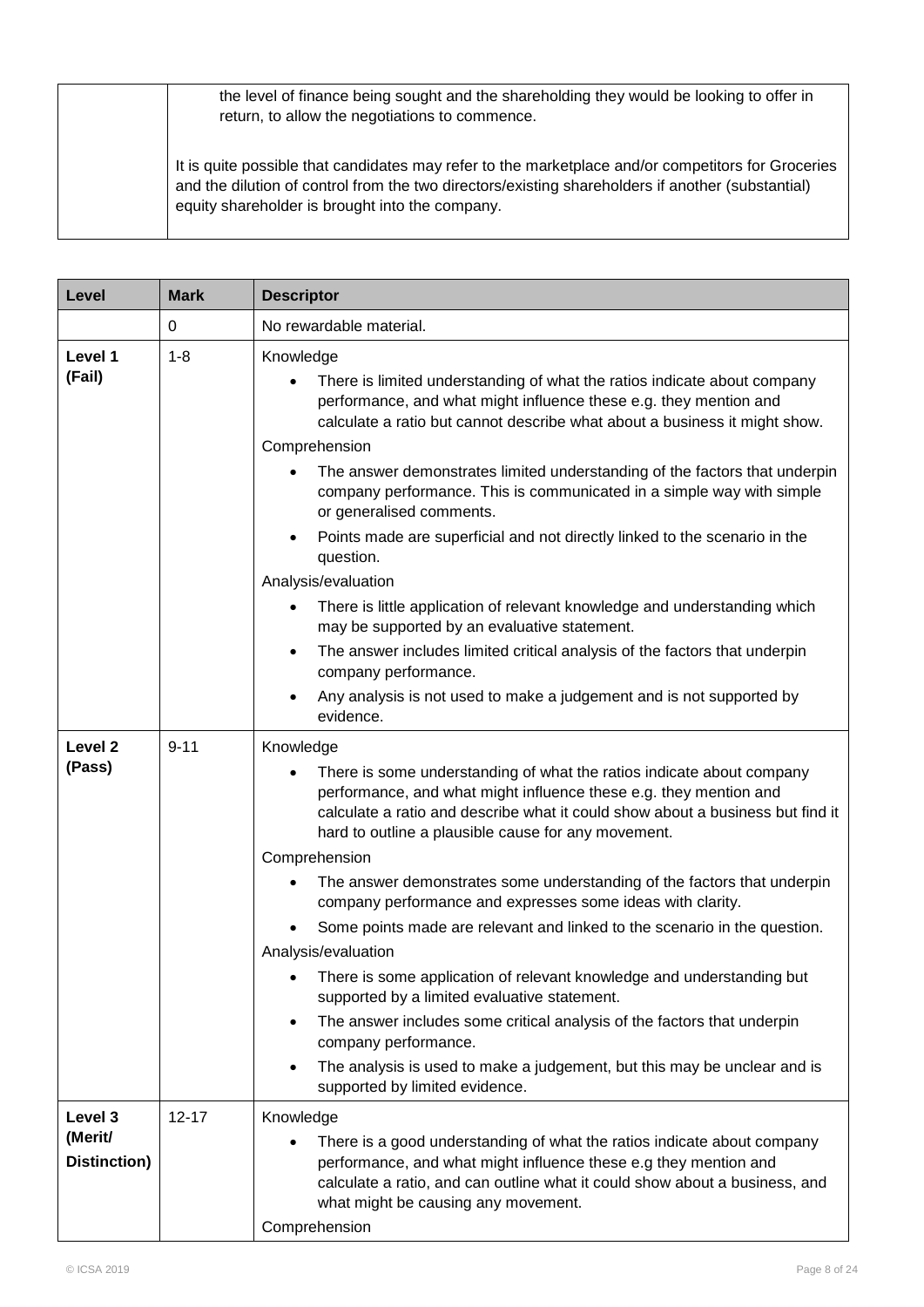| The answer demonstrates a good understanding of the factors that<br>$\bullet$<br>underpin company performance and is communicated in a logical writing<br>structure. |
|----------------------------------------------------------------------------------------------------------------------------------------------------------------------|
| A range of points are relevant and linked to the scenario in the question.<br>$\bullet$                                                                              |
| Analysis/evaluation                                                                                                                                                  |
| There is a good application of relevant knowledge and understanding which<br>$\bullet$<br>may be supported by an evaluative statement.                               |
| The answer includes a good critical analysis of the factors that underpin<br>$\bullet$<br>company performance.                                                       |
| The analysis is used to make a clear judgement which is supported with<br>$\bullet$<br>appropriate examples.                                                         |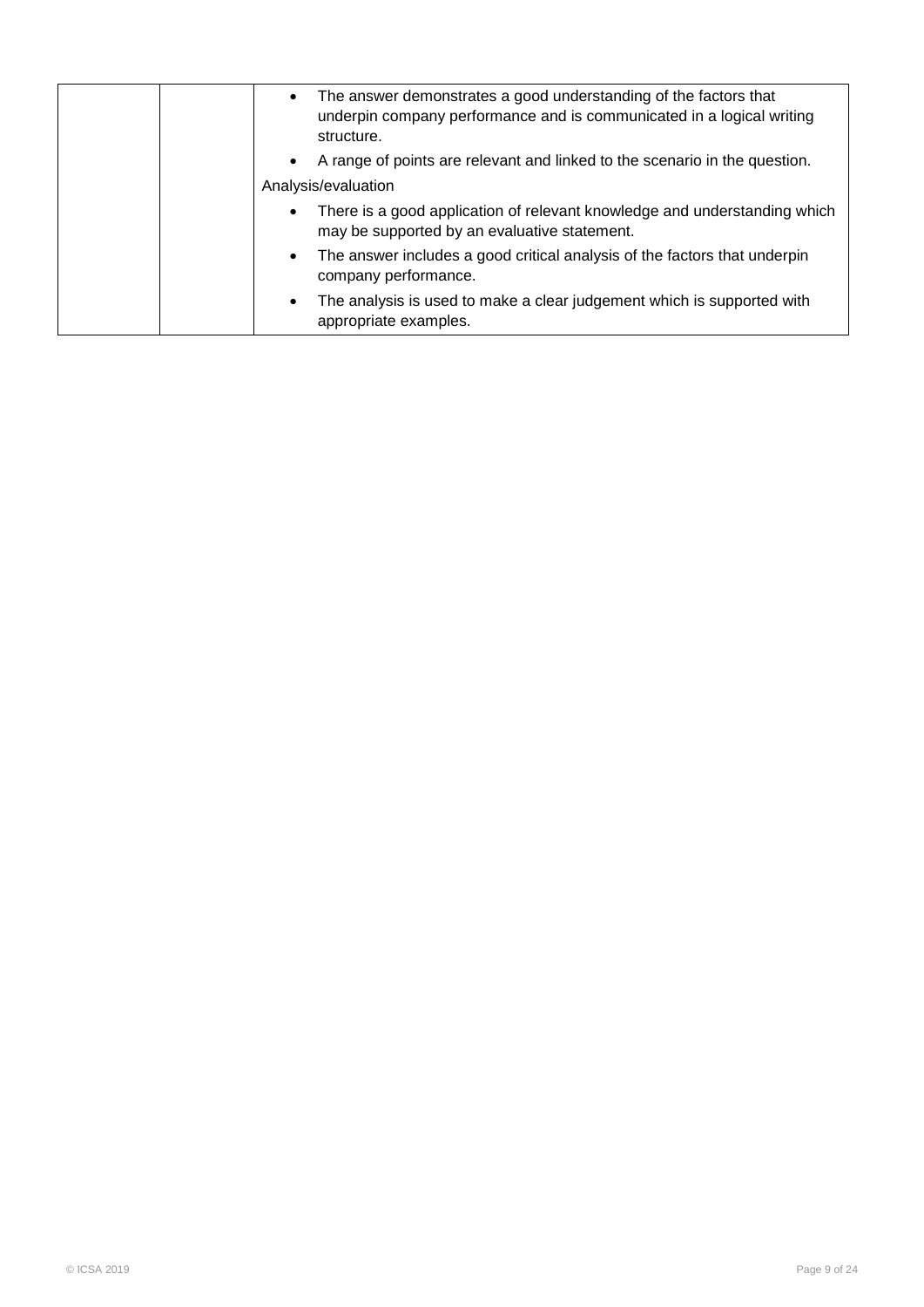## **Section C**

| Question<br>number   | <b>Answer</b>                                                                 |                  |                 |              |  |
|----------------------|-------------------------------------------------------------------------------|------------------|-----------------|--------------|--|
| 9 (a) (i)<br>8 marks | The NPV of the CRM system project cash flows excluding possible new business: |                  |                 |              |  |
|                      | Year                                                                          | $\bf{0}$<br>£000 | $1 - 4$<br>£000 | <b>Marks</b> |  |
|                      | Initial investment                                                            | (600.0)          |                 | (1)          |  |
|                      | Maintenance costs                                                             |                  | (40.0)          | (1)          |  |
|                      | One off redundancy costs                                                      | (200.0)          |                 | (1)          |  |
|                      | Annual staff cost saving                                                      |                  | 100.0           | (1)          |  |
|                      |                                                                               | (800.0)          | 60.0            |              |  |
|                      | Discount factor @ 12%                                                         | 1.000            | 3.037           | (1)          |  |
|                      | Present value                                                                 | (800.0)          | 182.2           | (1 for each) |  |
|                      | NPV before new business                                                       | (617.8)          |                 | (1)          |  |

| In order to break even, the present value of the net cash flows from the new business must<br>9 (a) (ii)<br>٠<br>be equal to $£617.8k.$ (1)<br>5 marks<br>Assuming that the benefit is spread evenly over the 4 years, we can use a four-year annuity<br>$\bullet$<br>factor to estimate the annual cash flows required from new business.(1)<br>A present value of £617.8k is equivalent to a net cash inflow of £203.4k a year for four<br>$\bullet$<br>years.<br>(Workings: £203.4k = £617.8k/3.037 (1))<br>In this case, given that the new business is expected to generate a net cash inflow of 52% of<br>$\bullet$<br>new cash inflows, additional annual net cash inflows of £203.4k wouldcome from additional<br>new business of £391.2k a year.<br>(Workings: £391.2k = £203.4k/52%) (1)<br>Conclusion: the amount of additional revenue required to break even is £391.2k a year. (1) | Question<br>number | <b>Answer</b> |
|--------------------------------------------------------------------------------------------------------------------------------------------------------------------------------------------------------------------------------------------------------------------------------------------------------------------------------------------------------------------------------------------------------------------------------------------------------------------------------------------------------------------------------------------------------------------------------------------------------------------------------------------------------------------------------------------------------------------------------------------------------------------------------------------------------------------------------------------------------------------------------------------------|--------------------|---------------|
|                                                                                                                                                                                                                                                                                                                                                                                                                                                                                                                                                                                                                                                                                                                                                                                                                                                                                                  |                    |               |

| Question<br>number | Indicative content                                                                                                                                                                                                                                                                                     |
|--------------------|--------------------------------------------------------------------------------------------------------------------------------------------------------------------------------------------------------------------------------------------------------------------------------------------------------|
| 9(b)<br>12 marks   | Answers could include the following content:                                                                                                                                                                                                                                                           |
|                    | The scenario of Bella refers to past and future cash flows, not accounting profits. In project<br>appraisal decisions future cash flows are more relevant than accounting profits because:<br>Profits are subjective and cannot be spent;<br>Cash is required to pay dividends.                        |
|                    | Long-term cash flow forecasting of revenues, savings and costs is an essential part of project<br>appraisal. It is extremely difficult to produce reliable forecasts, but every effort should be made to<br>make them as reliable as possible. The Directors of Bella are unsure how much new business |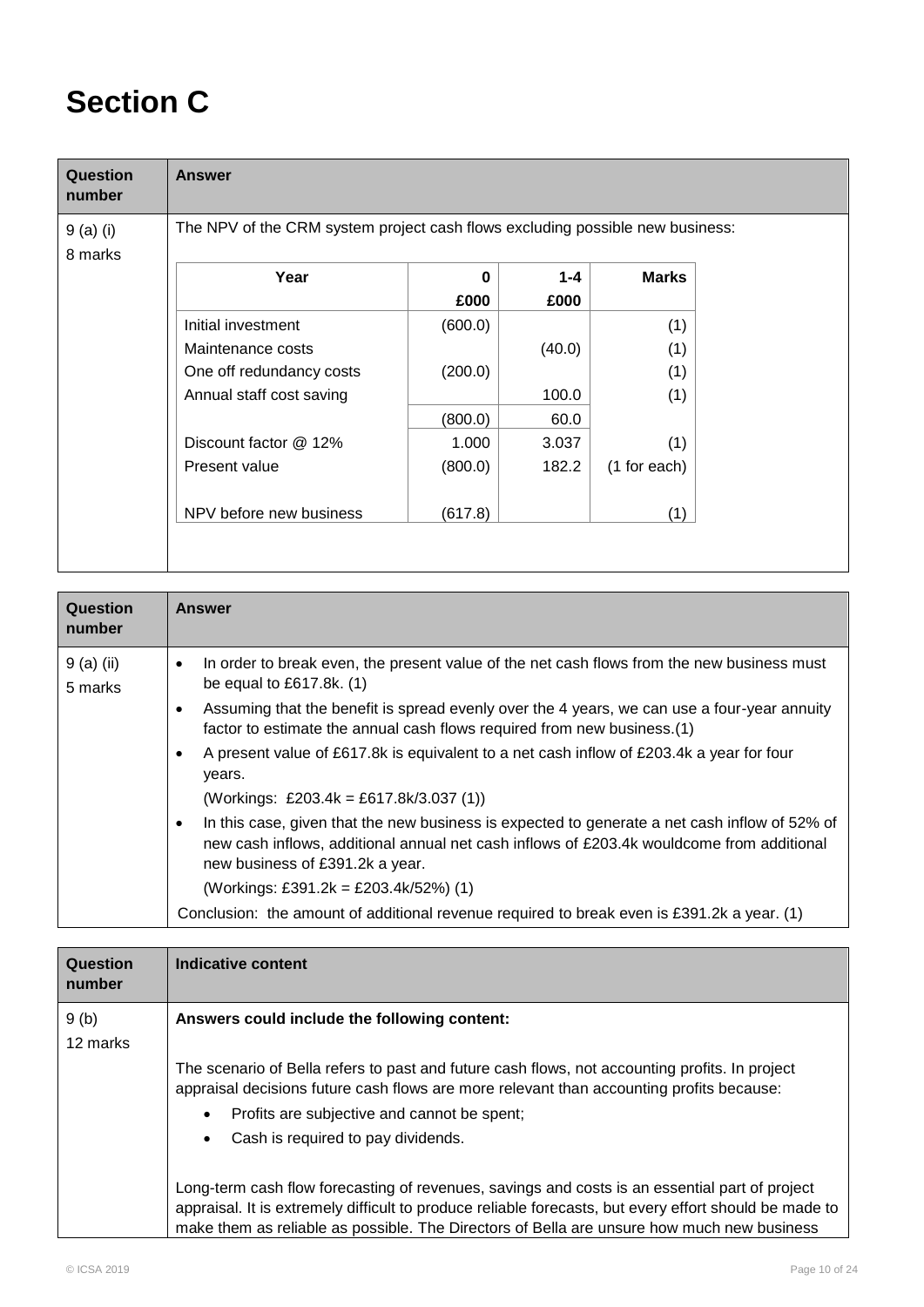| would be generated by the new CRM system, but have tried to make an informed estimate.                                                                                                                                                                |
|-------------------------------------------------------------------------------------------------------------------------------------------------------------------------------------------------------------------------------------------------------|
| In making assumptions during the project appraisal process, we should take into account<br>relevant factors - that is those factors vital for making investment decisions based on future net<br>incremental cash flows. These include:               |
| Future costs – for Bella, the on-going future maintenance costs of £40,000 pa are future<br>$\bullet$<br>costs;                                                                                                                                       |
| Incremental costs - the savings on staff costs for Bella are incremental cost savings;<br>$\bullet$                                                                                                                                                   |
| Cash-based costs - all the costs quoted for Bella are cash costs, and there are no non-<br>$\bullet$<br>cash costs e.g. depreciation on the £600,000 is not relevant;                                                                                 |
| Financing costs – there is no mention of how the £600,000 initial investment is financed<br>for Bella, but Bella does incur an opportunity cost on the interest foregone on investing<br>that capital, if not a real-cost if the funds were borrowed; |
| The timing of returns - early returns are preferred over later ones;<br>$\bullet$                                                                                                                                                                     |
| Working capital – Bella does not appear to incur any costs in relation to inventory or<br>$\bullet$<br>receivables on this type of project;                                                                                                           |
| Taxation – the question asks candidates to ignore taxation, but any profits subject to<br>taxation, and any tax relief from the capital cost of the project, would normally be relevant;                                                              |
| Future inflation – future revenues and costs will be affected by inflation to different<br>degrees, and this is true for Bella.                                                                                                                       |
| It is equally important not to include non-relevant factors, those that are irrelevant for project<br>appraisal decision making:                                                                                                                      |
| Sunk costs - past expenditure that cannot be recovered and hence cannot be influenced<br>by the current decision;                                                                                                                                     |
| Committed costs - obligations that cannot be revoked;<br>$\bullet$                                                                                                                                                                                    |
| Non-cash items - items such as depreciation and accrued revenue are just accounting<br>entries, not cash flows. So, for Bella, depreciation on the £600,000 investment is not<br>relevant;                                                            |
| Allocated costs – such as the apportionment of overheads.                                                                                                                                                                                             |

| Level             | <b>Mark</b> | <b>Descriptor</b>                                                                                                                                                                                                                                                                                                                                                                                                                                                                                                                                                                                                                                          |
|-------------------|-------------|------------------------------------------------------------------------------------------------------------------------------------------------------------------------------------------------------------------------------------------------------------------------------------------------------------------------------------------------------------------------------------------------------------------------------------------------------------------------------------------------------------------------------------------------------------------------------------------------------------------------------------------------------------|
| 9(b)              | 0           | No rewardable material.                                                                                                                                                                                                                                                                                                                                                                                                                                                                                                                                                                                                                                    |
| Level 1<br>(Fail) | $1 - 5$     | Knowledge<br>They identify that this sort of project investment appraisal is about cash<br>flows, but limited understanding of the practical considerations within this e.g.<br>they cannot identify or explain any/many considerations around relevant or<br>non-relevant factors.<br>Comprehension<br>The answer demonstrates limited understanding of the factors that underpin<br>$\bullet$<br>capital investment appraisal based upon it. This is communicated in a simple<br>way with simple or generalised comments.<br>Points made are superficial and not directly linked to the scenario in the<br>$\bullet$<br>question.<br>Analysis/evaluation |
|                   |             | There is little application of relevant knowledge and understanding which<br>$\bullet$                                                                                                                                                                                                                                                                                                                                                                                                                                                                                                                                                                     |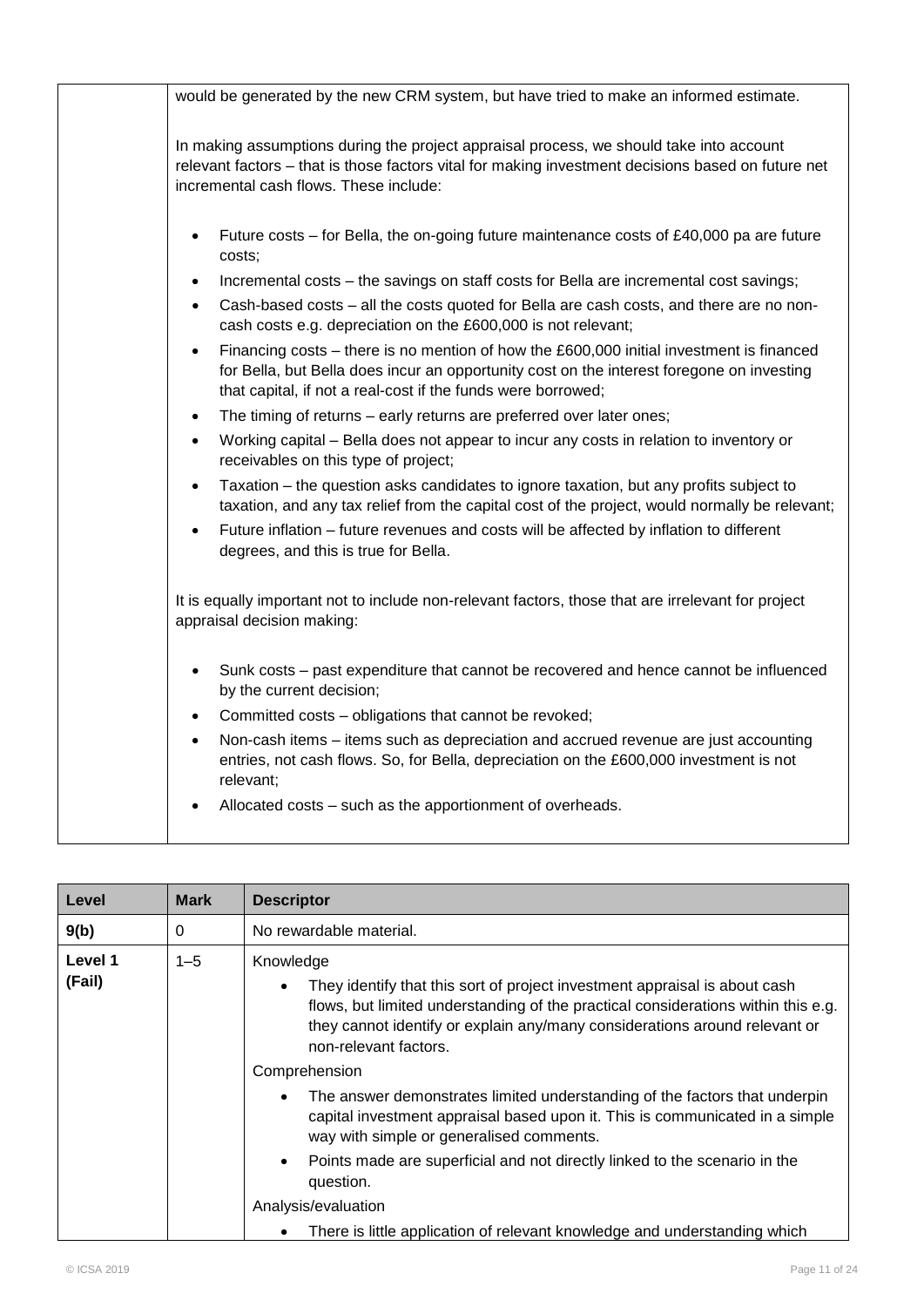|                         |          | may be supported by an evaluative statement.                                                                                                                                                                                                                     |
|-------------------------|----------|------------------------------------------------------------------------------------------------------------------------------------------------------------------------------------------------------------------------------------------------------------------|
|                         |          | The answer includes limited critical analysis of the factors that underpin<br>$\bullet$<br>company performance.                                                                                                                                                  |
|                         |          | Any analysis is not used to make a judgement and is not supported by<br>$\bullet$<br>evidence.                                                                                                                                                                   |
| Level <sub>2</sub>      | $6 - 7$  | Knowledge                                                                                                                                                                                                                                                        |
| (Pass)                  |          | They identify that this sort of project investment appraisal is about cash<br>flows, and some understanding of the practical considerations within this e.g.<br>they can identify or explain several considerations around relevant or non-<br>relevant factors. |
|                         |          | Comprehension                                                                                                                                                                                                                                                    |
|                         |          | The answer demonstrates some understanding of the factors that underpin<br>capital investment appraisal and expresses some ideas with clarity.                                                                                                                   |
|                         |          | Some points made are relevant and linked to the scenario in the question.                                                                                                                                                                                        |
|                         |          | Analysis/evaluation                                                                                                                                                                                                                                              |
|                         |          | There is some application of relevant knowledge and understanding but<br>$\bullet$<br>supported by a limited evaluative statement.                                                                                                                               |
|                         |          | The answer includes some critical analysis of the factors that underpin<br>$\bullet$<br>company performance.                                                                                                                                                     |
|                         |          | The analysis is used to make a judgement, but this may be unclear and is<br>supported by limited evidence.                                                                                                                                                       |
| Level 3                 | $8 - 12$ | Knowledge                                                                                                                                                                                                                                                        |
| (Merit/<br>Distinction) |          | They identify that this sort of project investment appraisal is about cash<br>flows, and a good understanding of the practical considerations within this<br>e.g. they can identify or explain many considerations around relevant or non-<br>relevant factors.  |
|                         |          | Comprehension                                                                                                                                                                                                                                                    |
|                         |          | The answer demonstrates a good understanding of the factors that underpin<br>investment appraisal and is communicated in a logical writing structure.                                                                                                            |
|                         |          | A range of points are relevant and linked to the scenario in the question.                                                                                                                                                                                       |
|                         |          | Analysis/evaluation                                                                                                                                                                                                                                              |
|                         |          | There is a good application of relevant knowledge and understanding which<br>$\bullet$<br>may be supported by an evaluative statement.                                                                                                                           |
|                         |          | The answer includes a good critical analysis of the factors that underpin<br>$\bullet$<br>company performance.                                                                                                                                                   |
|                         |          | The analysis is used to make a clear judgement which is supported with<br>appropriate examples.                                                                                                                                                                  |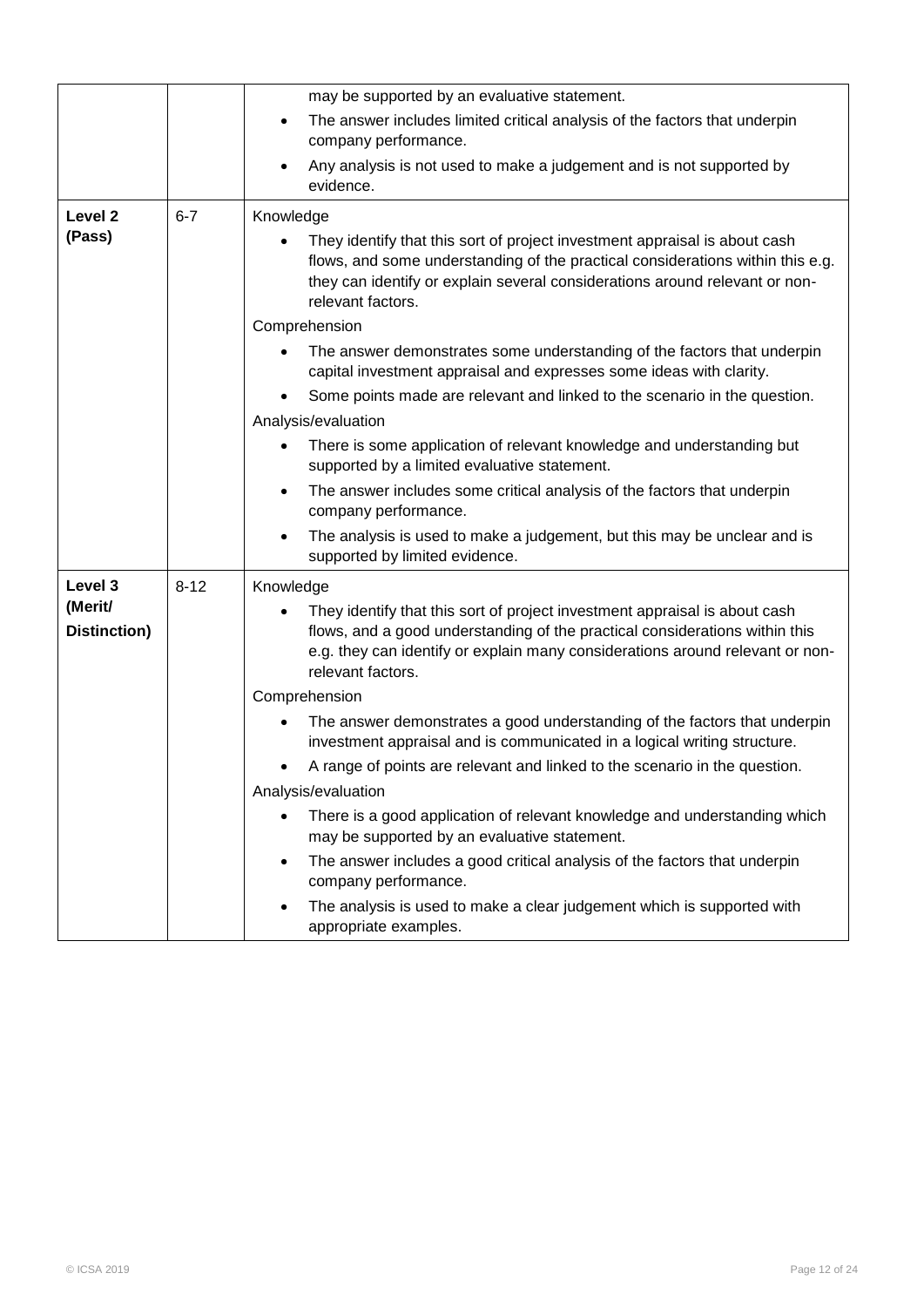| <b>Question</b><br>number | <b>Indicative content</b>                                                                                                                                                                                                                                                                                                                                                                                                                                                                                                                                                                                                                                                                                                                                                                                                                                                                                                                                                                                                                                                                                                                                                                                                                                                                                                                                                                                                                                                                                                                                                                                                                                     |
|---------------------------|---------------------------------------------------------------------------------------------------------------------------------------------------------------------------------------------------------------------------------------------------------------------------------------------------------------------------------------------------------------------------------------------------------------------------------------------------------------------------------------------------------------------------------------------------------------------------------------------------------------------------------------------------------------------------------------------------------------------------------------------------------------------------------------------------------------------------------------------------------------------------------------------------------------------------------------------------------------------------------------------------------------------------------------------------------------------------------------------------------------------------------------------------------------------------------------------------------------------------------------------------------------------------------------------------------------------------------------------------------------------------------------------------------------------------------------------------------------------------------------------------------------------------------------------------------------------------------------------------------------------------------------------------------------|
| 10 $(a)$                  | Answers could include the following content                                                                                                                                                                                                                                                                                                                                                                                                                                                                                                                                                                                                                                                                                                                                                                                                                                                                                                                                                                                                                                                                                                                                                                                                                                                                                                                                                                                                                                                                                                                                                                                                                   |
| 11 marks                  | The main sources of equity finance are:<br>Internally generated - retained earnings; or<br>$\bullet$<br>Ordinary or equity shares - via a new issue or rights issue.<br>Retained earnings are the most common and important source of finance, for both short-term<br>and long-term purposes.<br><b>Advantages</b><br>As a recently formed company it might still be founder owned, or at least its ownership<br>$\bullet$<br>structure will only have been recently put in place. Therefore, it is an important<br>consideration that using retained earnings allows the existing shareholders the ability to<br>maintain full control (or the degree they currently have)<br>There is no obligation on the part of the company to either pay interest or pay back the<br>$\bullet$<br>earnings (important in terms of management of liquidity).<br>Since these are internally generated funds, they are the cheapest source of capital.<br>$\bullet$<br>Directors who view that their company's equity is under-priced, which can definitely<br>$\bullet$<br>include recently formed companies, might have a preference to fund investments using<br>retained earnings (or debt) rather than new equity.                                                                                                                                                                                                                                                                                                                                                                                                                                                    |
|                           | The cash is immediately available (possibly), depending on cash flows of a recently<br>$\bullet$<br>formed business.<br>The management have more flexibility to decide how or where this money can be used.<br>$\bullet$                                                                                                                                                                                                                                                                                                                                                                                                                                                                                                                                                                                                                                                                                                                                                                                                                                                                                                                                                                                                                                                                                                                                                                                                                                                                                                                                                                                                                                      |
|                           | <b>Disadvantages</b><br>Firstly, it is slow. You run the risk of missing business opportunities while you build up the<br>$\bullet$<br>necessary funds. Internally generated funds may not be sufficient for financing purposes -<br>for example, in new companies that require a lot of cash investment, which a company<br>looking to grow rapidly is likely to.<br>A newly formed business also needs cash to fund ongoing operations. If the business<br>$\bullet$<br>devotes too many of its resources to growth, it may be starving the company of the cash it<br>needs to be healthy right now.<br>Although outside investment means giving up a degree of control, as a recently formed<br>$\bullet$<br>company you might gain from the experience and insight of these new investors in your<br>business, or the disciplines they might impose.<br>The investment requirements might not match the availability and the timing of the funds.<br>$\bullet$<br>A company runs the risk of missing business opportunities.<br>If no suitable investments are available, shareholders' money is being tied up in the<br>$\bullet$<br>company. This incurs an opportunity cost by having their money kept in the company.<br>The excessive ploughing back of profits or the accumulated reserves may result in<br>$\bullet$<br>overcapitalisation.<br>Excessive savings may be misused against the interest of the shareholders.<br>$\bullet$<br>The money is not made available to those who can use it by devoting too much of<br>$\bullet$<br>resources to growth. It will also starve the company of the cash it needs to fund ongoing<br>operations. |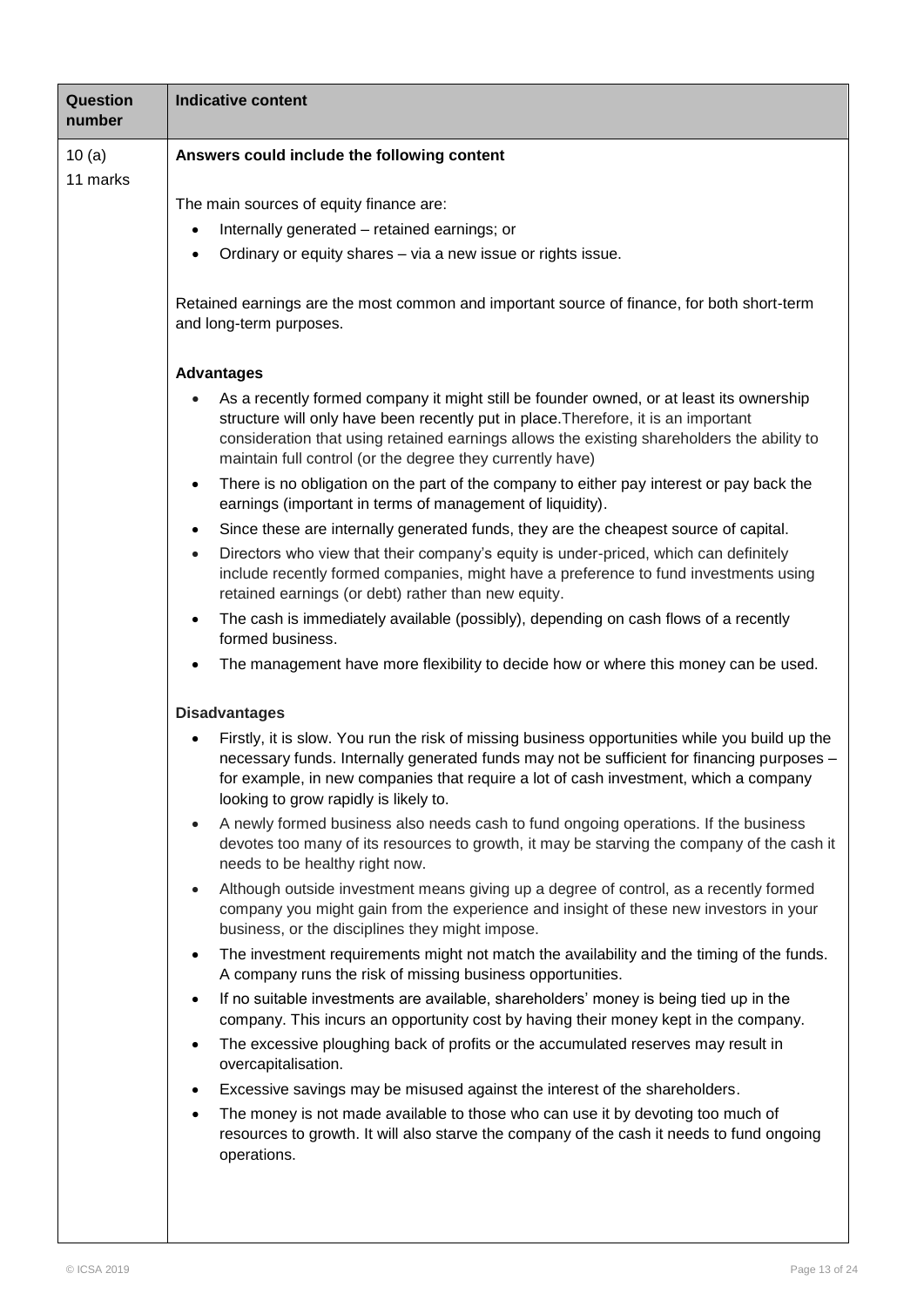| For ordinary or equity shares the advantages and disadvantages are nearly the opposite of that<br>for Retained Earnings:                                                                                                                                                                                |
|---------------------------------------------------------------------------------------------------------------------------------------------------------------------------------------------------------------------------------------------------------------------------------------------------------|
| <b>Advantages</b>                                                                                                                                                                                                                                                                                       |
| Equity shares produce permanent capital, that is not returned to shareholders in most<br>$\bullet$<br>circumstances, which is likely to be attractive to a newly formed company.                                                                                                                        |
| Equity shareholders are paid the residual funds (in the form of dividends) after the running<br>$\bullet$<br>costs of the business have been fully met, so do not utilise vital working capital of a newly<br>formed company.                                                                           |
| Although issuing equity shares means giving up a degree of control, as a recently formed<br>$\bullet$<br>company you might gain from the experience and insight of these new investors in your<br>business, or the disciplines they might impose, which could be crucial for a newly formed<br>company. |
| In theory, equity issues can be made so that funds are available when a company<br>requires them in order to fund a substantive investment.                                                                                                                                                             |
| <b>Disadvantages</b>                                                                                                                                                                                                                                                                                    |
| In return for accepting the risk of ownership, equity shares carry voting rights, through<br>$\bullet$<br>which equity shareholders jointly own the company. This is a big decision for a newly<br>formed company, in particular.                                                                       |
| The issue of additional shares may be unfavourable to existing shareholders, as it will<br>$\bullet$<br>dilute their existing voting rights and it may also affect future dividends.                                                                                                                    |

| Level                        | <b>Mark</b> | <b>Descriptor</b>                                                                                                                                                                                                                                                                                                                                                                                                                                                                                                                                                                                                                                                                                  |
|------------------------------|-------------|----------------------------------------------------------------------------------------------------------------------------------------------------------------------------------------------------------------------------------------------------------------------------------------------------------------------------------------------------------------------------------------------------------------------------------------------------------------------------------------------------------------------------------------------------------------------------------------------------------------------------------------------------------------------------------------------------|
| 10(a)                        | 0           | No rewardable material.                                                                                                                                                                                                                                                                                                                                                                                                                                                                                                                                                                                                                                                                            |
| Level 1<br>(Fail)            | $1 - 5$     | Knowledge<br>They identify retained earnings and equity shares as the two main types but<br>show limited understanding of the advantages or disadvantages of either<br>e.g.they don't identify correctly the key advantages and disadvantages.                                                                                                                                                                                                                                                                                                                                                                                                                                                     |
|                              |             | Comprehension<br>The answer demonstrates limited understanding of the factors that underpin<br>retained earnings and ordinary share issues. This is communicated in a<br>simple way with simple or generalised comments.<br>Points made are superficial and not directly linked to the question.<br>٠<br>The answer makes few links between theory and practice<br>Analysis/evaluation<br>There is little application of relevant knowledge and understanding which<br>may be supported by an evaluative statement.<br>The answer includes limited critical analysis of the factors that underpin long-<br>term financing.<br>Any analysis is not used to make a judgement and is not supported by |
|                              |             | evidence.                                                                                                                                                                                                                                                                                                                                                                                                                                                                                                                                                                                                                                                                                          |
| Level <sub>2</sub><br>(Pass) | $6 - 7$     | Knowledge<br>They identify retained earnings and equity shares as the two main types and<br>show some understanding of the advantages or disadvantages of either e.g.<br>they identify several of the key advantages and disadvantages.<br>Comprehension                                                                                                                                                                                                                                                                                                                                                                                                                                           |
|                              |             | The answer demonstrates some understanding of the factors that underpin                                                                                                                                                                                                                                                                                                                                                                                                                                                                                                                                                                                                                            |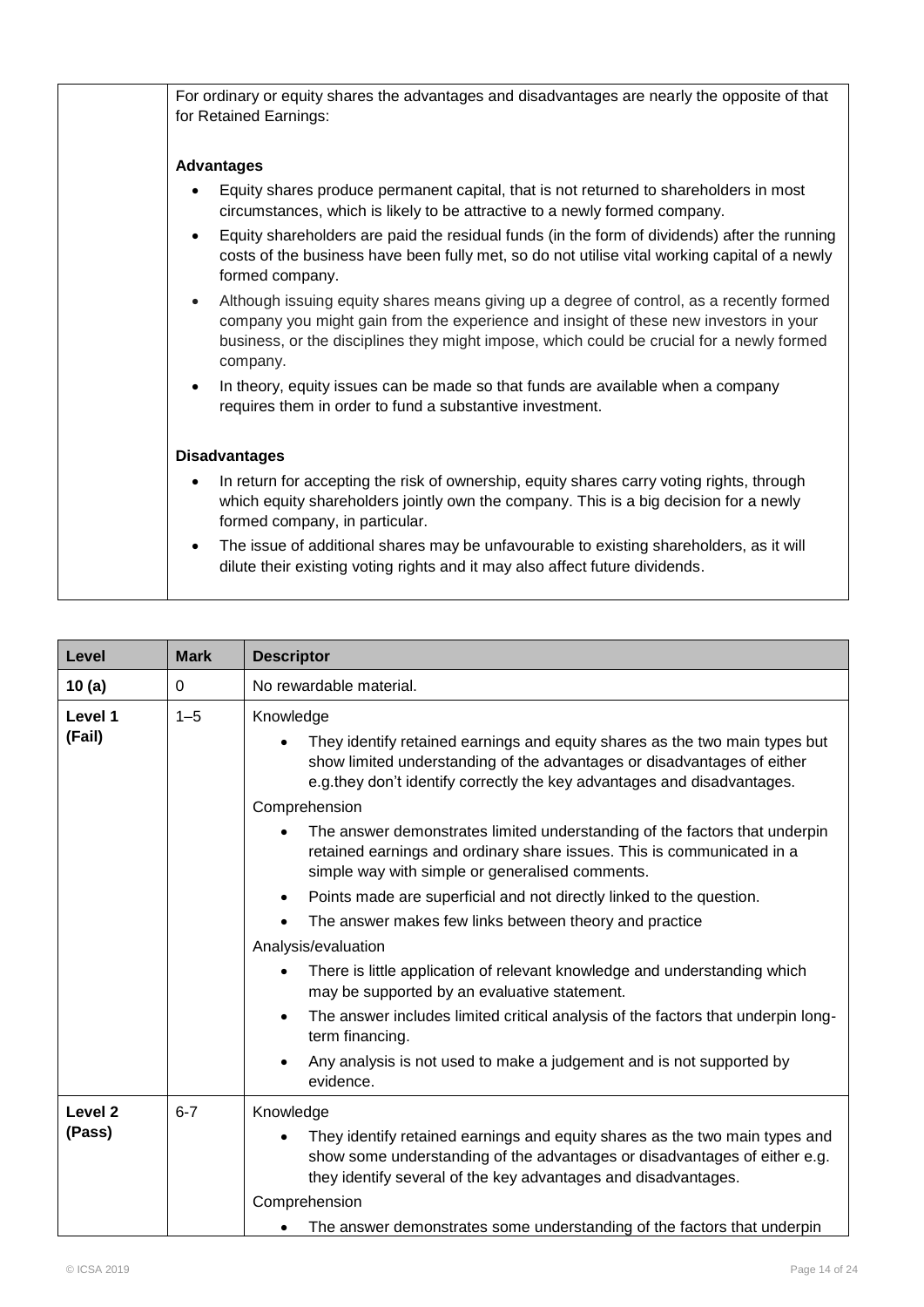|              |          | retained earnings and ordinary share issues and expresses some ideas with<br>clarity.                                                                                          |
|--------------|----------|--------------------------------------------------------------------------------------------------------------------------------------------------------------------------------|
|              |          | Some points made are relevant and linked to the question.<br>$\bullet$                                                                                                         |
|              |          | The answer makes some links between theory and practice                                                                                                                        |
|              |          | Analysis/evaluation                                                                                                                                                            |
|              |          | There is some application of relevant knowledge and understanding but<br>$\bullet$<br>supported by a limited evaluative statement.                                             |
|              |          | The answer includes some critical analysis of the factors that underpin long-<br>$\bullet$<br>term financing.                                                                  |
|              |          | The analysis is used to make a judgement, but this may be unclear and is<br>$\bullet$<br>supported by limited evidence.                                                        |
| Level 3      | $8 - 11$ | Knowledge                                                                                                                                                                      |
| (Merit/      |          | They identify retained earnings and equity shares as the two main types and                                                                                                    |
| Distinction) |          | show a good understanding of the advantages or disadvantages of either<br>e.g. they identify many of the key advantages and disadvantages.                                     |
|              |          | Comprehension                                                                                                                                                                  |
|              |          | The answer demonstrates a good understanding of the factors that underpin<br>retained earnings and ordinary share issue and is communicated in a logical<br>writing structure. |
|              |          | A range of points are relevant and linked to the question.<br>$\bullet$                                                                                                        |
|              |          | The answer makes strong links between theory and practice.                                                                                                                     |
|              |          | Analysis/evaluation                                                                                                                                                            |
|              |          | There is a good application of relevant knowledge and understanding which<br>٠<br>may be supported by an evaluative statement.                                                 |
|              |          | The answer includes a good critical analysis of the factors that underpin long-<br>$\bullet$<br>term financing.                                                                |
|              |          | The analysis is used to make a clear judgement which is supported with<br>$\bullet$<br>appropriate examples.                                                                   |

| Question<br>number | <b>Indicative content</b>                                                                                                                                                                                                                                             |
|--------------------|-----------------------------------------------------------------------------------------------------------------------------------------------------------------------------------------------------------------------------------------------------------------------|
| 10(b)              | Answers could include the following content                                                                                                                                                                                                                           |
| 14 marks           |                                                                                                                                                                                                                                                                       |
|                    | Ultimately, the decision between whether debt or equity financing is best depends on the type of<br>business you have and whether the advantages outweigh the risks. This scenario talks about a<br>newly formed company looking to grow rapidly.                     |
|                    | The advantages of debt financing are:                                                                                                                                                                                                                                 |
|                    | The benefit of debt financing is that it allows a business to leverage a small amount of<br>$\bullet$<br>money into a much larger sum, enabling more rapid growth than might otherwise be<br>possible. This could be particularly crucial for a newly formed company. |
|                    | In addition, payments on debt are generally tax-deductible.                                                                                                                                                                                                           |
|                    | The downsides of debt financing are that:                                                                                                                                                                                                                             |
|                    | Lenders require the payment of interest, meaning the total amount repaid exceeds the<br>$\bullet$<br>initial sum.                                                                                                                                                     |
|                    | Also, payments on debt must be made regardless of business revenue and profit. For<br>$\bullet$<br>smaller or newer businesses, this can be especially dangerous.                                                                                                     |
|                    | Ultimately the sum raised will need to be repaid; will the liquid funds be available at that                                                                                                                                                                          |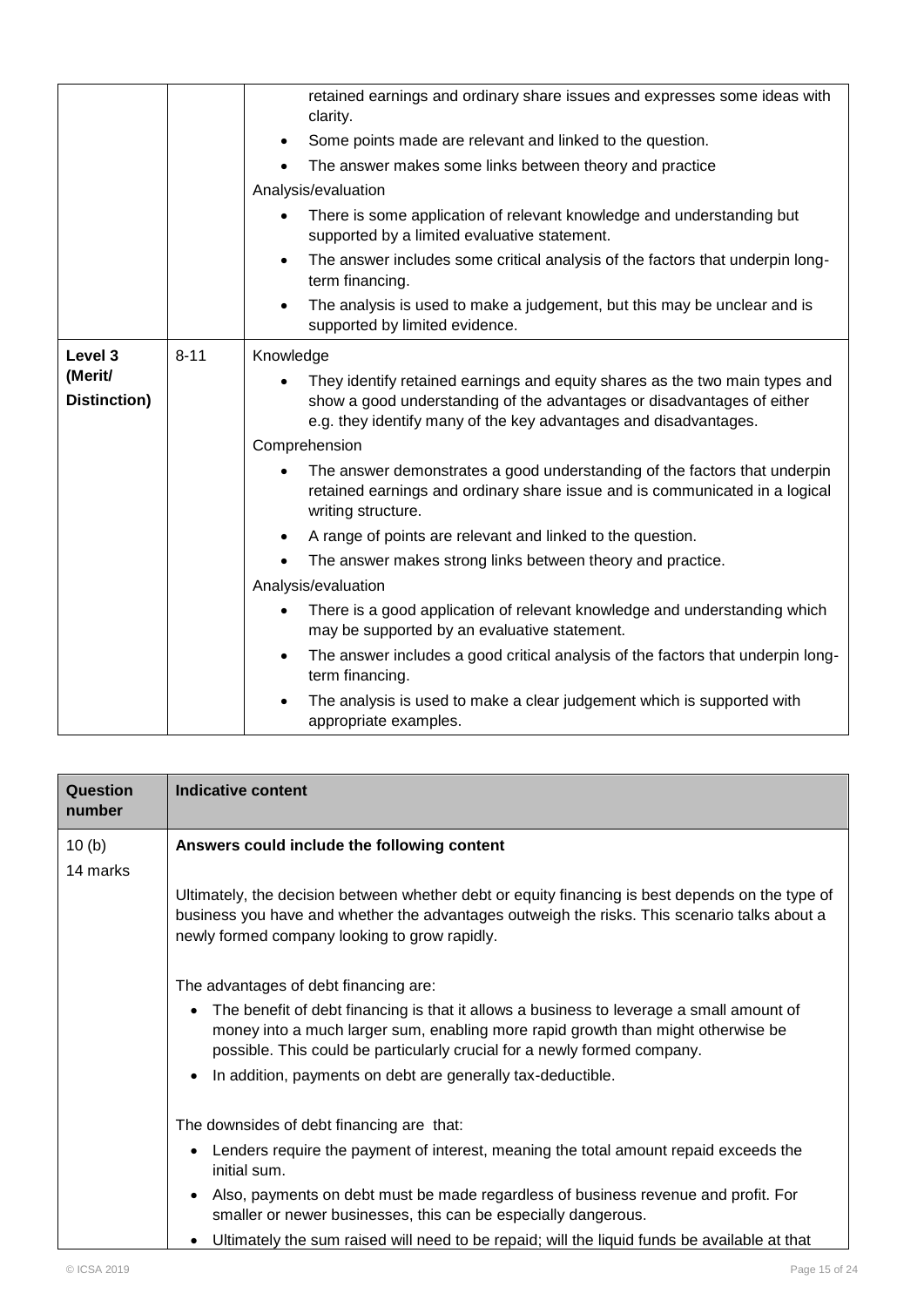| time? For a newly formed company looking to grow rapidly, this management of liquidity<br>and working capital is vital.                                                                                                                                                                                                                                                                                                                                                                                                                       |
|-----------------------------------------------------------------------------------------------------------------------------------------------------------------------------------------------------------------------------------------------------------------------------------------------------------------------------------------------------------------------------------------------------------------------------------------------------------------------------------------------------------------------------------------------|
| The main benefit of equity financing is that funds need not be repaid. However, equity financing<br>is not the "no-strings-attached" solution it may seem:                                                                                                                                                                                                                                                                                                                                                                                    |
| Shareholders purchase their shares with the understanding that they then own a stake in<br>$\bullet$<br>the business. The business is then beholden to shareholders and must generate consistent<br>profits in order to maintain a healthy sharevaluation and pay dividends in line with their<br>expectations. Do the owners of a newly formed business want to give away part of their<br>business?                                                                                                                                         |
| Since equity financing is a greater risk to the investor than debt financing is to the lender,<br>$\bullet$<br>the cost of equity is often higher than the cost of debt.                                                                                                                                                                                                                                                                                                                                                                      |
| A company's cost of capital is the rate of return required by the providers of capital for making an<br>investment in the company. While equity investors receive their returns in the form of dividends<br>and capital growth from increases in the share price, debt providers (normally in the form of a<br>bond) carry fixed interest payments and a set date when it will be redeemed.                                                                                                                                                   |
| The amount of money that is required to obtain capital from different sources, called cost of<br>capital, is crucial in determining a company's optimal capital structure. Finding the mix of debt<br>and equity financing that yields the best funding at the lowest cost is a basic tenet of any prudent<br>business strategy. Therefore, the owners of the newly formed company could look at the current<br>capital structure, and some proposed alternatives, to compare different capital structures, and<br>aid their decision making. |
| To compare different capital structures, accountants use a formula called the WACC.                                                                                                                                                                                                                                                                                                                                                                                                                                                           |
| The WACC multiplies the percentage costs of debt - after accounting for the corporate tax rate -<br>and equity under each proposed or existing capital structure, by a weight equal to the proportion<br>of total capital represented by each capital type. This allows businesses to determine which<br>levels of debt and equity financing are most cost-effective.                                                                                                                                                                         |
| The best answers will refer to:                                                                                                                                                                                                                                                                                                                                                                                                                                                                                                               |
| The cost of equity is the return investors expect to achieve on their shares in a company. The<br>rate of return an investor requires is based on the level of risk associated with the investment. To<br>work out the cost of equity financing normally involves a calculation involving the capital asset<br>pricing model (CAPM) or the dividend valuation model.                                                                                                                                                                          |
| The cost of equity capital obtained under CAPM is called the risk-adjusted discount rate (RADR).<br>The RADR is based on the risk-free rate (such as a short-term interest rate from government<br>securities, a fixed deposit rate or the LIBOR) and a risk premium for the riskier assets.                                                                                                                                                                                                                                                  |

| Level             | <b>Mark</b> | <b>Descriptor</b>                                                                                                                                                  |  |
|-------------------|-------------|--------------------------------------------------------------------------------------------------------------------------------------------------------------------|--|
| 10(b)             | 0           | No rewardable material.                                                                                                                                            |  |
| Level 1<br>(Fail) | $1 - 6$     | Knowledge<br>The answer demonstrates limited knowledge of debt and equity financing,<br>$\bullet$<br>and the advantages and disadvantages of either.               |  |
|                   |             | Comprehension                                                                                                                                                      |  |
|                   |             | The answer demonstrates limited understanding of the factors that underpin<br>$\bullet$<br>long-term financing and WACC. This is communicated in a simple way with |  |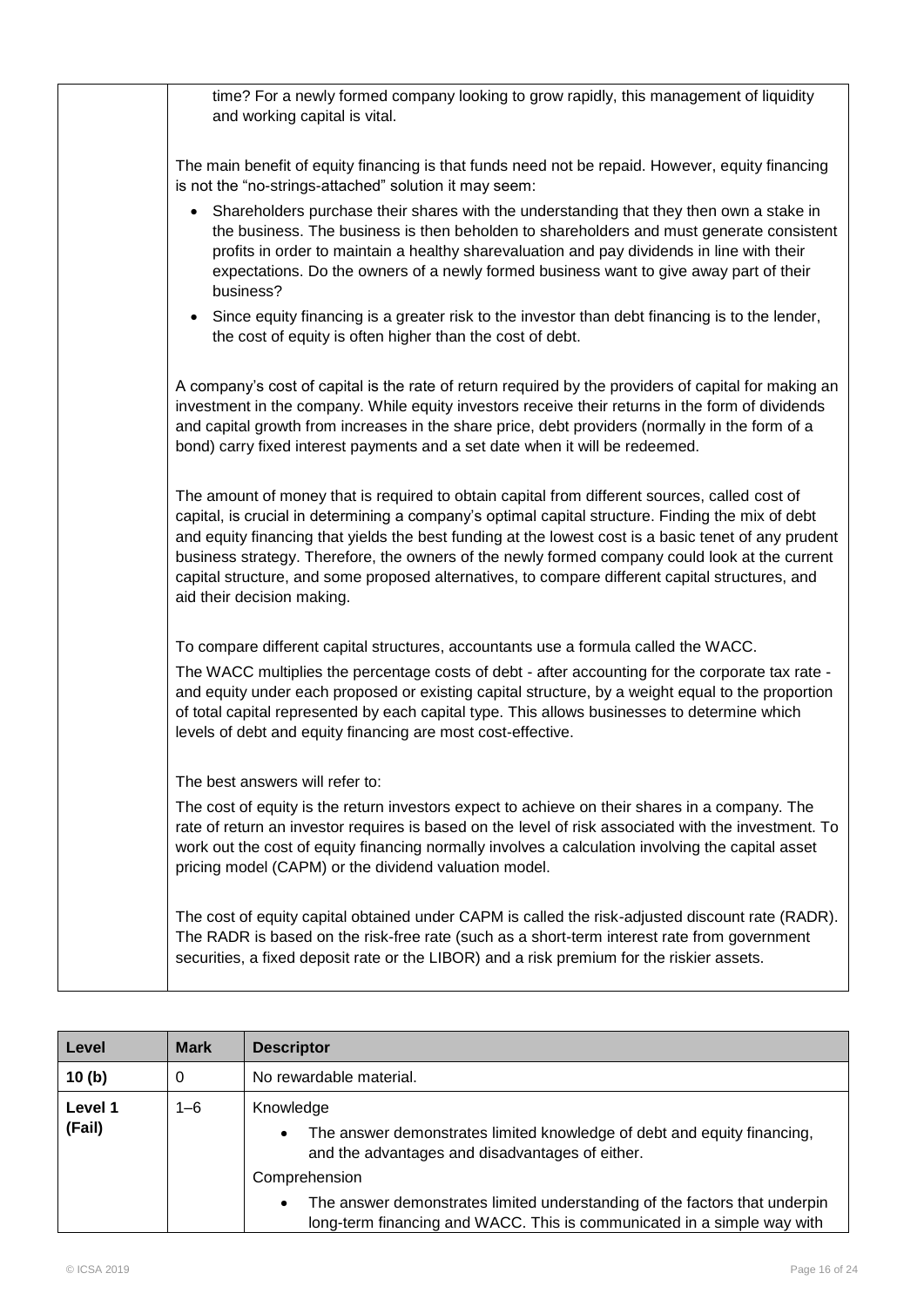|                         |           | simple or generalised comments.                                                                                                                                                                                                                       |  |  |
|-------------------------|-----------|-------------------------------------------------------------------------------------------------------------------------------------------------------------------------------------------------------------------------------------------------------|--|--|
|                         |           | Points made are superficial and not directly linked to the question.<br>٠                                                                                                                                                                             |  |  |
|                         |           | The answer makes few links between theory and practice                                                                                                                                                                                                |  |  |
|                         |           | Analysis/evaluation                                                                                                                                                                                                                                   |  |  |
|                         |           | There is little application of relevant knowledge and understanding which<br>$\bullet$<br>may be supported by an evaluative statement.                                                                                                                |  |  |
|                         |           | The answer includes limited critical analysis of the factors that underpin<br>$\bullet$<br>company performance.                                                                                                                                       |  |  |
|                         |           | Any analysis is not used to make a judgement and is not supported by<br>evidence.                                                                                                                                                                     |  |  |
| Level <sub>2</sub>      | $7 - 9$   | Knowledge                                                                                                                                                                                                                                             |  |  |
| (Pass)                  |           | The answer demonstrates some knowledge of debt and equity financing, and<br>the advantages and disadvantages of either e.g. it identifies best funding at<br>lowest cost as a tenet and that WACC is used to compare different capital<br>structures. |  |  |
|                         |           | Comprehension                                                                                                                                                                                                                                         |  |  |
|                         |           | The answer demonstrates some understanding of the factors that underpin<br>long-term financing and WACC and expresses some ideas with clarity.                                                                                                        |  |  |
|                         |           | Some points made are relevant and linked to the question.<br>٠                                                                                                                                                                                        |  |  |
|                         |           | The answer makes some links between theory and practice                                                                                                                                                                                               |  |  |
|                         |           | Analysis/evaluation                                                                                                                                                                                                                                   |  |  |
|                         |           | There is some application of relevant knowledge and understanding but<br>supported by a limited evaluative statement.                                                                                                                                 |  |  |
|                         |           | The answer includes some critical analysis of the factors that underpin<br>$\bullet$<br>company performance.                                                                                                                                          |  |  |
|                         |           | The analysis is used to make a judgement, but this may be unclear and is<br>$\bullet$<br>supported by limited evidence.                                                                                                                               |  |  |
| Level 3                 | $10 - 14$ | Knowledge                                                                                                                                                                                                                                             |  |  |
| (Merit/<br>Distinction) |           | The answer demonstrates a good knowledge of debt and equity financing,<br>and the advantages and disadvantages of either e.g. it outlines the use of<br>WACC effectively and introduces the concepts of risk and CAPM.                                |  |  |
|                         |           | Comprehension                                                                                                                                                                                                                                         |  |  |
|                         |           | The answer demonstrates a good understanding of the factors that underpin<br>long-term financing and WACC and is communicated in a logical writing<br>structure.                                                                                      |  |  |
|                         |           | A range of points are relevant and linked to the question.<br>٠                                                                                                                                                                                       |  |  |
|                         |           | The answer makes strong links between theory and practice.<br>$\bullet$                                                                                                                                                                               |  |  |
|                         |           | Analysis/evaluation                                                                                                                                                                                                                                   |  |  |
|                         |           | There is a good application of relevant knowledge and understanding which<br>$\bullet$<br>may be supported by an evaluative statement.                                                                                                                |  |  |
|                         |           | The answer includes a good critical analysis of the factors that underpin<br>$\bullet$<br>company performance.                                                                                                                                        |  |  |
|                         |           | The analysis is used to make a clear judgement which is supported with<br>$\bullet$<br>appropriate examples.                                                                                                                                          |  |  |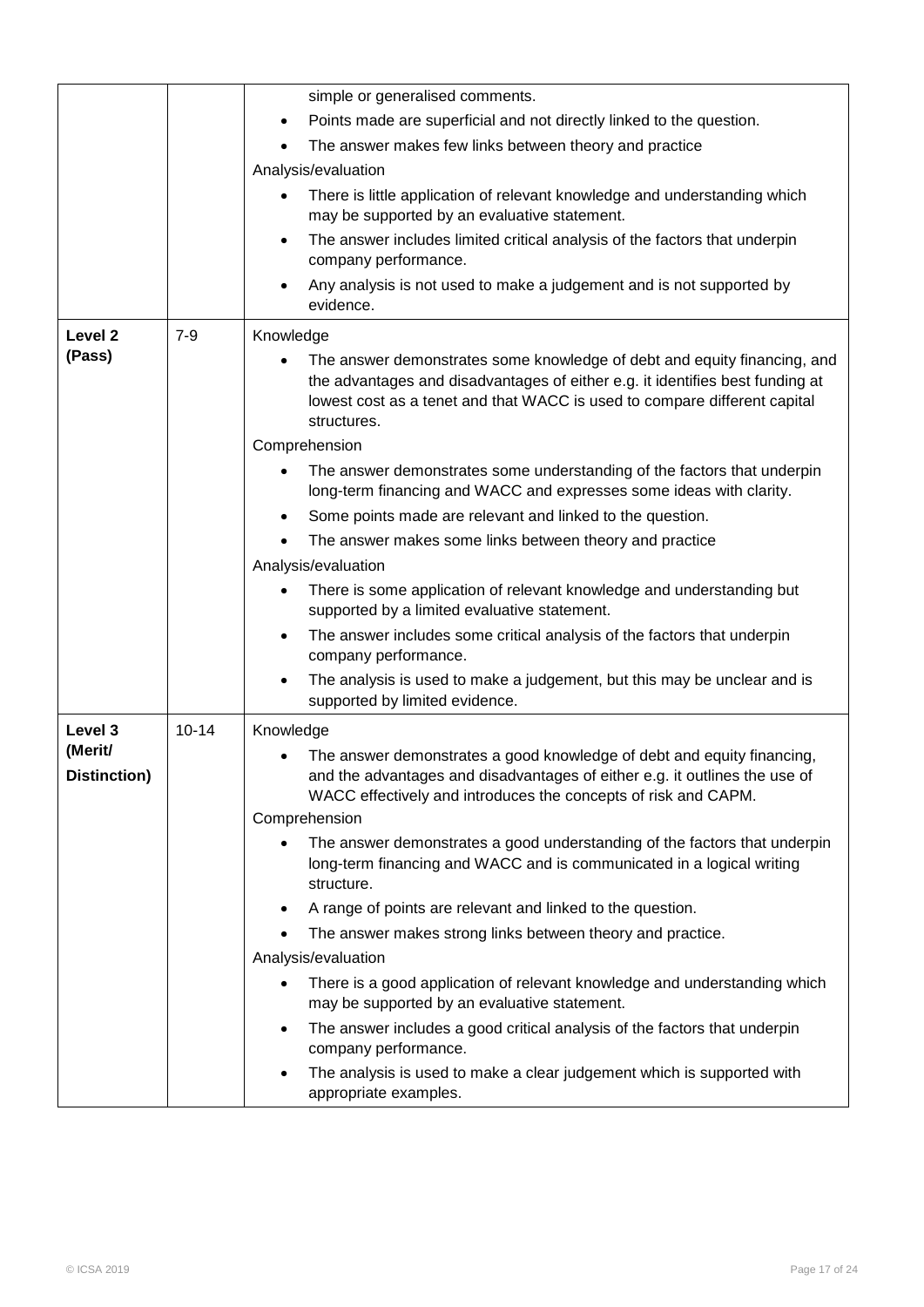| Question<br>number | <b>Indicative content</b>                                                                                                                                                                                                                                                                                                                                                                                                                                                                                                                                                                                                                                                                                                                                                                                                                                                                 |
|--------------------|-------------------------------------------------------------------------------------------------------------------------------------------------------------------------------------------------------------------------------------------------------------------------------------------------------------------------------------------------------------------------------------------------------------------------------------------------------------------------------------------------------------------------------------------------------------------------------------------------------------------------------------------------------------------------------------------------------------------------------------------------------------------------------------------------------------------------------------------------------------------------------------------|
| 11(a)              | Answers could include the following content                                                                                                                                                                                                                                                                                                                                                                                                                                                                                                                                                                                                                                                                                                                                                                                                                                               |
| 8 marks            |                                                                                                                                                                                                                                                                                                                                                                                                                                                                                                                                                                                                                                                                                                                                                                                                                                                                                           |
|                    | The different users of Dillon's financial reports will look at the statements of cash flows as part of<br>their review of the financial reports:                                                                                                                                                                                                                                                                                                                                                                                                                                                                                                                                                                                                                                                                                                                                          |
|                    | Investors: shareholders are interested in Dillon's earning capacity, its future prospects<br>and its wellbeing. Part of this is helping investors to see Dillon's prospects, its liquidity<br>position and demonstrate how the company's cash generation compares with those of its<br>competitors. Dillon's net cash inflow from operating activities in 2018 was significant (at<br>£312m), but down from the £363m the previous year, despite the introduction of the new<br>product. This could be a concern for investors, especially if it is part of a longer-term trend,<br>and if it does not compare favourably with the industry sector in which Dillon performs.<br>Equity investors would also be interested in the level of dividends being paid, and in 2018<br>Dillon increased this to £130m, from £115m the previous year with no additional shares<br>issued for cash. |
|                    | Employees: the company's performance is related to the security of employment and<br>future prospects for jobs. As Dillon is producing net cash each year from its operating<br>activities, albeit the cash and cash equivalents at year end reduce slightly, employees<br>would not appear to have major causes for any imminent concerns based on this<br>information.                                                                                                                                                                                                                                                                                                                                                                                                                                                                                                                  |
|                    | Lenders: the information in the statement of cash flows should help lenders decide<br>$\bullet$<br>whether to lend to Dillon. This information is checked for adequacy of the value of security<br>(if any) and the ability to make interest and capital repayments, so cash generation and<br>retention is important. For Dillon, lenders can see that the company has been decreasing<br>its lease obligations and borrowings in both of the last two years, from the cash it is<br>generating, so would appear to be a low risk.                                                                                                                                                                                                                                                                                                                                                       |
|                    | Suppliers: are interested in information to assess whether Dillon will be a good customer<br>and pay its debts, and good cash generation and liquidity would be one strong indicator of<br>this. Dillon has positive and significant net cash flows from operating activities, so there<br>would appear to be no material need for suppliers to have concerns.                                                                                                                                                                                                                                                                                                                                                                                                                                                                                                                            |
|                    | Customers: Dillon should be in a good financial position to be able to continue producing<br>and supplying goods or services, so again good cash generation and retention would be<br>important. As above, cash generation looks strong, but the fact that cash and cash<br>equivalents retained have reduced from £199m down to £187m, might be of modest<br>concern, especially if it is part of a longer-term trend.                                                                                                                                                                                                                                                                                                                                                                                                                                                                   |

| Level             | <b>Mark</b> | <b>Descriptor</b>                                                                                                                                                                                                                                                                                                                                                                                                                                                                                                         |  |  |
|-------------------|-------------|---------------------------------------------------------------------------------------------------------------------------------------------------------------------------------------------------------------------------------------------------------------------------------------------------------------------------------------------------------------------------------------------------------------------------------------------------------------------------------------------------------------------------|--|--|
| 11 $(a)$          | 0           | No rewardable material.                                                                                                                                                                                                                                                                                                                                                                                                                                                                                                   |  |  |
| Level 1<br>(Fail) | $1 - 3$     | Knowledge<br>The answer demonstrates limited understanding of the users of financial<br>$\bullet$<br>statements e.g. it only identifies up to two types of users and gives brief<br>description of what they would look for, and why.<br>Comprehension<br>The answer demonstrates limited understanding of the users of financial<br>information. This is communicated in a simple way with simple or generalised<br>comments.<br>Points made are superficial and not directly linked to the scenario in the<br>$\bullet$ |  |  |
|                   |             | question.<br>The answer makes few links between theory and practice<br>$\bullet$                                                                                                                                                                                                                                                                                                                                                                                                                                          |  |  |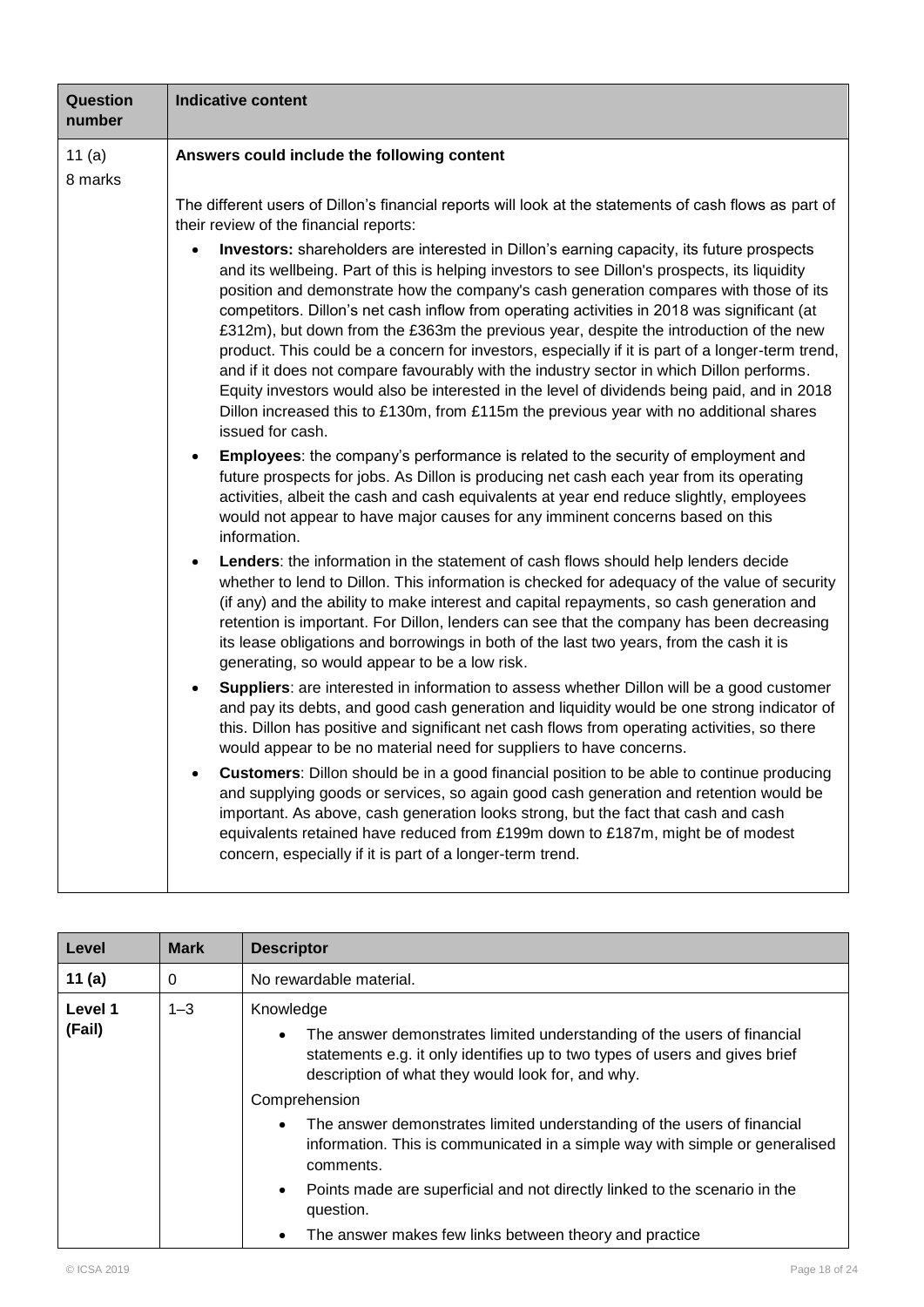|                         |                      | The answer makes strong links between theory and practice.<br>$\bullet$                                                                                                                                                                                        |
|-------------------------|----------------------|----------------------------------------------------------------------------------------------------------------------------------------------------------------------------------------------------------------------------------------------------------------|
|                         |                      | Analysis/evaluation                                                                                                                                                                                                                                            |
|                         |                      | There is little application of relevant knowledge and understanding which may<br>be supported by an evaluative statement.                                                                                                                                      |
|                         |                      | The answer includes limited critical analysis of the factors that underpin<br>$\bullet$<br>working capital management.                                                                                                                                         |
|                         |                      | Any analysis is not used to make a judgement and is not supported by<br>$\bullet$<br>evidence.                                                                                                                                                                 |
| Level <sub>2</sub>      | $4 - 5$              | Knowledge                                                                                                                                                                                                                                                      |
| (Pass)                  |                      | The answer demonstrates some understanding of the users of financial<br>statements e.g. it identifies up to four types of users and gives a good<br>description of what they would look for, and why.                                                          |
|                         |                      | Comprehension                                                                                                                                                                                                                                                  |
|                         |                      | The answer demonstrates some understanding of the users of financial<br>information and expresses some ideas with clarity.                                                                                                                                     |
|                         |                      | Some points made are relevant and linked to the scenario in the question.                                                                                                                                                                                      |
|                         |                      | The answer makes some links between theory and practice                                                                                                                                                                                                        |
|                         |                      | Analysis/evaluation                                                                                                                                                                                                                                            |
|                         |                      | There is some application of relevant knowledge and understanding but<br>supported by a limited evaluative statement.                                                                                                                                          |
|                         |                      | The answer includes some critical analysis of the factors that underpin<br>$\bullet$<br>working capital management.                                                                                                                                            |
|                         |                      | The analysis is used to make a judgement, but this may be unclear and is<br>supported by limited evidence.                                                                                                                                                     |
| Level 3                 | $6 - 8$<br>Knowledge |                                                                                                                                                                                                                                                                |
| (Merit/<br>Distinction) |                      | The answer demonstrates a good understanding of the users of financial<br>statements e.g. it identifies at least four types of users and gives a good<br>description of what they would look for, and importantly clarity on why they<br>are looking for this. |
|                         |                      | Comprehension                                                                                                                                                                                                                                                  |
|                         |                      | The answer demonstrates a good understanding of the users of financial<br>information and is communicated in a logical writing structure.                                                                                                                      |
|                         |                      | A range of points are relevant and linked to the scenario in the question.<br>٠                                                                                                                                                                                |
|                         |                      | Analysis/evaluation                                                                                                                                                                                                                                            |
|                         |                      | There is a good application of relevant knowledge and understanding which<br>may be supported by an evaluative statement.                                                                                                                                      |
|                         |                      | The answer includes a good critical analysis of the factors that underpin<br>٠<br>working capital management.                                                                                                                                                  |
|                         |                      | The analysis is used to make a clear judgement which is supported with<br>appropriate examples.                                                                                                                                                                |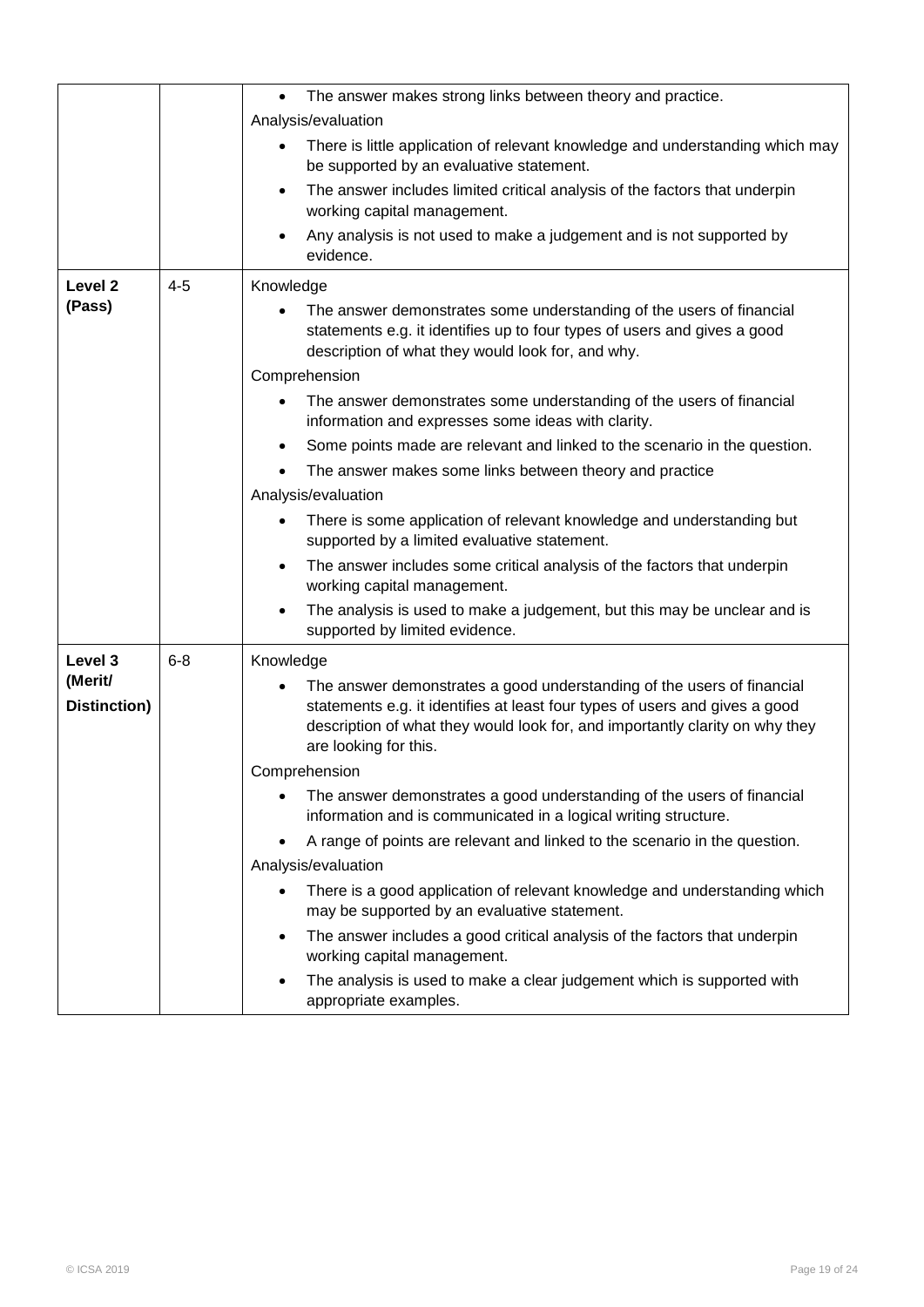| Question<br>number  | <b>Indicative content</b>                                                                                                                                                                                                                                                                                                                                                                                                                                             |
|---------------------|-----------------------------------------------------------------------------------------------------------------------------------------------------------------------------------------------------------------------------------------------------------------------------------------------------------------------------------------------------------------------------------------------------------------------------------------------------------------------|
| 11 $(b)$<br>8 marks | Answers could include the following content                                                                                                                                                                                                                                                                                                                                                                                                                           |
|                     | The cash flow statements for Dillon show £261m being invested, in cash terms, in new property,<br>plant and equipment in 2017, and £190m in 2018. We also know, however, that a further<br>payment of £140m is due in 2019. This last payment, assuming it is made on time, would appear<br>in the statement of cash flows for the year ended 31 December 2019.                                                                                                       |
|                     | This question asks candidates to outline the recognition issues under IAS 16 for accounting fully<br>and appropriately for the investment in new plant made by Dillon. A major issue is the initial<br>recognition and measurement of the property, plant and equipment on Dillon's statement of<br>financial position. It would appear that the cost to Dillon of this new plant, property and<br>equipment should be fully recognised as an asset in 2017, because: |
|                     | Future economic benefits associated with this plant flow to Dillon, by way of revenues<br>$\bullet$<br>from the sale of the new products; and,                                                                                                                                                                                                                                                                                                                        |
|                     | It would appear that the cost of the plant can be measured reliably (£591m for Dillon, paid<br>$\bullet$<br>across 3 years).                                                                                                                                                                                                                                                                                                                                          |
|                     | In terms of the initial recognition, this plant asset should be measured at its cost, or the cash<br>equivalent date at the initial recognition date. This would appear to be at £591m, as long as this<br>cost only includes:                                                                                                                                                                                                                                        |
|                     | The purchase price, including duties and non-refundable purchase taxes,                                                                                                                                                                                                                                                                                                                                                                                               |
|                     | Costs directly attributable to bringing the asset to the location and condition necessary for<br>$\bullet$<br>it to operate, and                                                                                                                                                                                                                                                                                                                                      |
|                     | The estimated costs of dismantling and removing the item and restoring the site on which<br>$\bullet$<br>it was located.                                                                                                                                                                                                                                                                                                                                              |
|                     | Furthermore, the property, plant and equipment would need to be depreciated, and have this<br>cost systematically spread as an expense in the statement of profit or loss. So to work out the<br>annual depreciation charge for Dillon we would need to know its residual value estimate, the<br>useful life of the asset and the depreciation method already used for similar assets(e.g. straight-<br>line or reducing balance).                                    |
|                     | We could also note that the replacement of any component parts of the property, plant and<br>equipment during the useful life would need to be recognised as part of the asset. This would<br>not include the cost of day-to-day repairs and maintenance, which would be charged to Dillon's<br>statement of profit or loss as an expense.                                                                                                                            |

| Level             | <b>Mark</b> | <b>Descriptor</b>                                                                                                                                                                                                                            |  |
|-------------------|-------------|----------------------------------------------------------------------------------------------------------------------------------------------------------------------------------------------------------------------------------------------|--|
| 11 $(b)$          | 0           | No rewardable material.                                                                                                                                                                                                                      |  |
| Level 1<br>(Fail) | $1 - 3$     | Knowledge<br>The answer demonstrates limited understanding of IAS 16 e.g. it fails even to<br>$\bullet$<br>identify why the investment in plant will be likely to have created an asset,<br>which would need including on the balance sheet. |  |
|                   |             | Comprehension<br>The answer demonstrates limited understanding of the factors that underpin<br>$\bullet$<br>consolidated cash flow statements and reporting. This is communicated in a                                                       |  |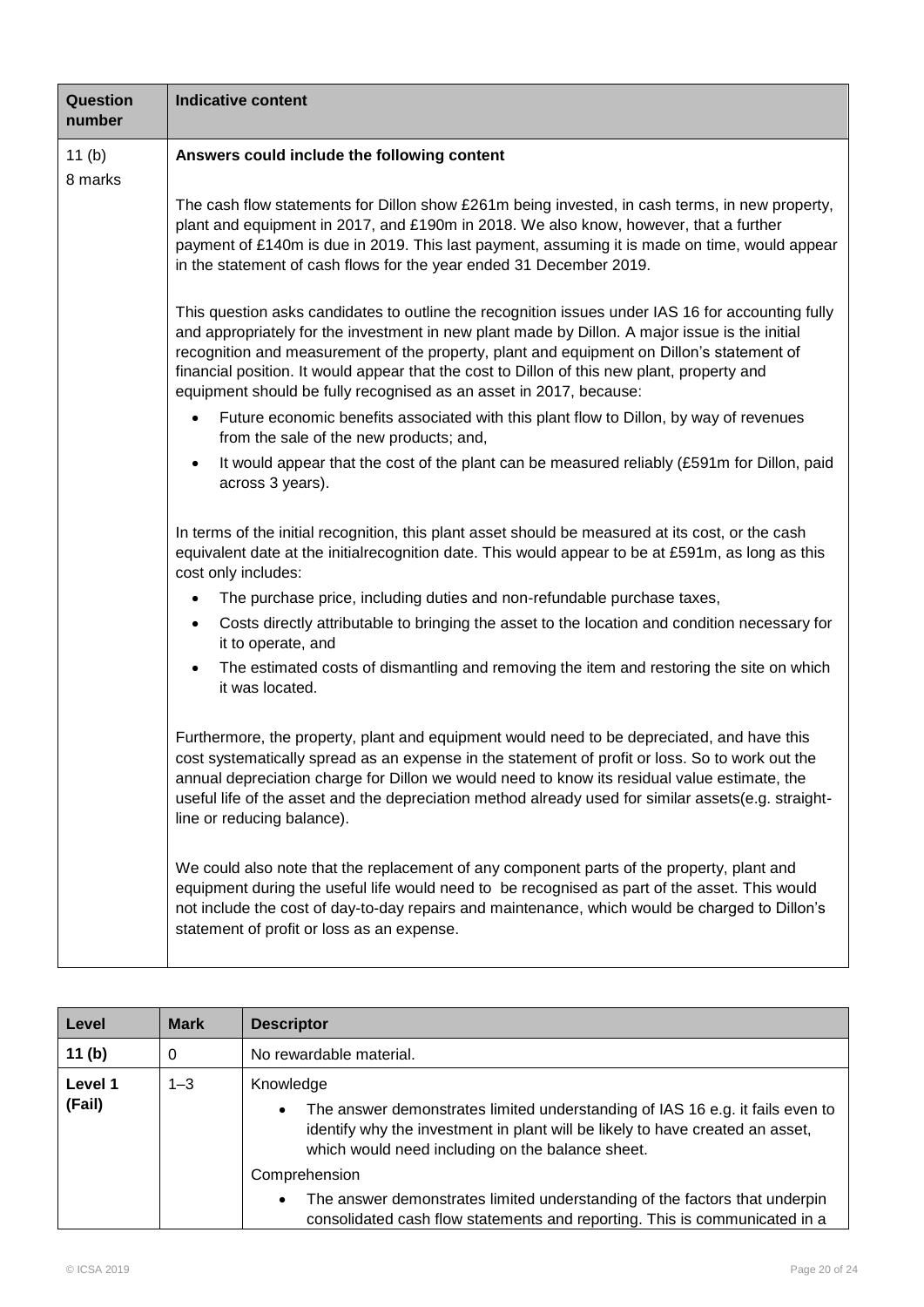|                         |         | simple way with simple or generalised comments.                                                                                                                                                                                                                                                                |
|-------------------------|---------|----------------------------------------------------------------------------------------------------------------------------------------------------------------------------------------------------------------------------------------------------------------------------------------------------------------|
|                         |         | Points made are superficial and not directly linked to the scenario in the<br>question.                                                                                                                                                                                                                        |
|                         |         | The answer makes few links between theory and practice                                                                                                                                                                                                                                                         |
|                         |         | Analysis/evaluation                                                                                                                                                                                                                                                                                            |
|                         |         | There is little application of relevant knowledge and understanding which may<br>be supported by an evaluative statement.                                                                                                                                                                                      |
|                         |         | The answer includes limited critical analysis of the factors that underpin<br>working capital management.                                                                                                                                                                                                      |
|                         |         | Any analysis is not used to make a judgement and is not supported by<br>evidence.                                                                                                                                                                                                                              |
| Level <sub>2</sub>      | $4 - 5$ | Knowledge                                                                                                                                                                                                                                                                                                      |
| (Pass)                  |         | The answer demonstrates some understanding of IAS 16 e.g. it identifies why<br>the investment in plant will be likely to have created an asset, which would<br>need including on the balance sheet, including the issue of at which cost.                                                                      |
|                         |         | Comprehension                                                                                                                                                                                                                                                                                                  |
|                         |         | The answer demonstrates some understanding of the factors that underpin<br>consolidated cash flow statements and reporting and expresses some ideas<br>with clarity.                                                                                                                                           |
|                         |         | Some points made are relevant and linked to the scenario in the question.                                                                                                                                                                                                                                      |
|                         |         | The answer makes some links between theory and practice                                                                                                                                                                                                                                                        |
|                         |         | Analysis/evaluation                                                                                                                                                                                                                                                                                            |
|                         |         | There is some application of relevant knowledge and understanding but<br>supported by a limited evaluative statement.                                                                                                                                                                                          |
|                         |         | The answer includes some critical analysis of the factors that underpin<br>working capital management.                                                                                                                                                                                                         |
|                         |         | The analysis is used to make a judgement, but this may be unclear and is<br>supported by limited evidence.                                                                                                                                                                                                     |
| Level 3                 | $6 - 8$ | Knowledge                                                                                                                                                                                                                                                                                                      |
| (Merit/<br>Distinction) |         | • The answer demonstrates a good understanding of IAS 16 e.g. it identifies<br>why the investment in plant will be likely to have created an asset, which<br>would need including on the balance sheet, but also the issues around what<br>cost to recognise, and the subsequent need to depreciate the asset. |
|                         |         | Comprehension                                                                                                                                                                                                                                                                                                  |
|                         |         | The answer demonstrates a good understanding of the factors that underpin<br>cash flow statements and reporting and is communicated in a logical writing<br>structure.                                                                                                                                         |
|                         |         | A range of points are relevant and linked to the scenario in the question.                                                                                                                                                                                                                                     |
|                         |         | Analysis/evaluation                                                                                                                                                                                                                                                                                            |
|                         |         | There is a good application of relevant knowledge and understanding which<br>may be supported by an evaluative statement.                                                                                                                                                                                      |
|                         |         | The answer includes a good critical analysis of the factors that underpin<br>$\bullet$<br>working capital management.                                                                                                                                                                                          |
|                         |         | The analysis is used to make a clear judgement which is supported with<br>appropriate examples.                                                                                                                                                                                                                |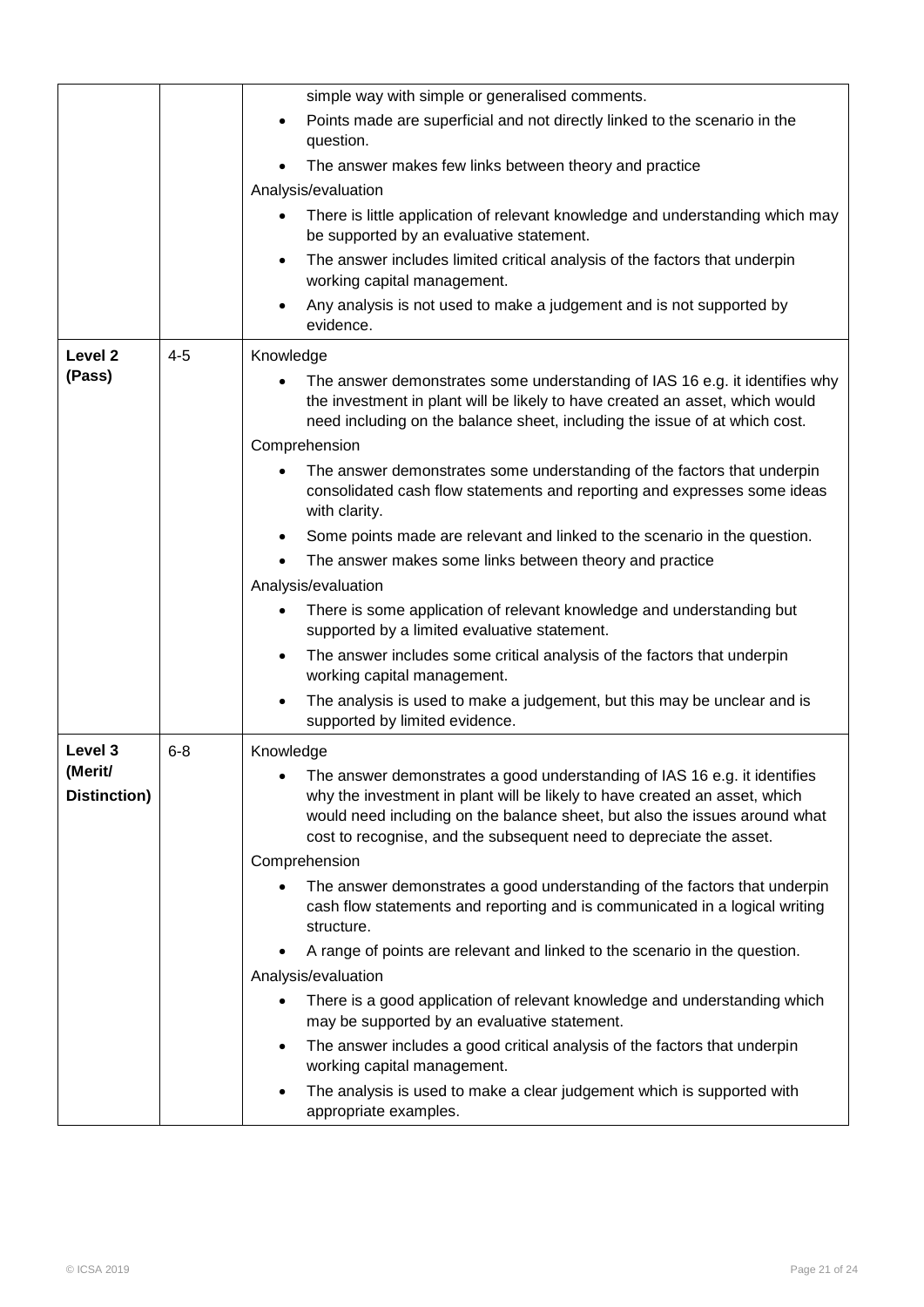| Question<br>number  | <b>Indicative content</b>                                                                                                                                                                                                                                                                                                                                                                                                                                                                                                                                                                                                          |
|---------------------|------------------------------------------------------------------------------------------------------------------------------------------------------------------------------------------------------------------------------------------------------------------------------------------------------------------------------------------------------------------------------------------------------------------------------------------------------------------------------------------------------------------------------------------------------------------------------------------------------------------------------------|
| 11 $(c)$<br>9 marks | Answers could include the following content                                                                                                                                                                                                                                                                                                                                                                                                                                                                                                                                                                                        |
|                     | All companies, including Dillon, need working capital to keep the business running. For example,<br>a company which has sufficient working capital will be able to make the usual disbursements of<br>salaries, wages and other day-to-day obligations. Meeting these obligations might raise the<br>morale of its employees, increase their effectiveness, decrease wastage, save costs and<br>increase profits. Not being able to make these disbursements might have rather more drastic<br>effects - to employees, suppliers and other stakeholders.                                                                           |
|                     | For Dillon overall cash levels are still high $-$ £187m at 31 December 2018. However, the net<br>cash from operating activities reduced between 2017 and 2018, and the overall level of cash<br>decreased, from £199m. Although details are not given, it will be noted that cash generated<br>from operations (which includes adjustments to elements of working capital) has fallen from<br>£478m at 31 December 2107 to £420m at 31 December 2018 suggesting more funds have been<br>tied up in working capital during 2018.                                                                                                    |
|                     | The main objective of working capital management is to get the balance of current assets and<br>current liabilities "right". An aggressive approach that chooses to have a lower level of working<br>capital and more cash savings will result in higher profitability and higher risk, while a<br>conservative approach that chooses for a higher level of working capital will result in lower<br>profitability, lower risk and more 'tied up'cash. A moderate working capital policy is the balance<br>between the two, where the risk and return balance is maintained by using funds in an efficient<br>and effective manner. |
|                     | It would appear that Dillon is following a moderate working capital policy: During 2018 Dillon was<br>able to spend significant amounts on the acquisition of property, plant and equipment (£190m)<br>and to pay equity dividends (£130m). At the same time, cash and cash equivalents only reduced<br>by £12m from £199m to £187m.                                                                                                                                                                                                                                                                                               |
|                     | If cash generation and working capital management started to limit either of those two<br>(acquisition of PPE or paying dividends), that would be a concern for Dillon, and its<br>stakeholders. It is probably too early to say whether this significant investment in new property,<br>plant and equipment to support the launch of a new product has been successful, but future net<br>cash inflows from operating activities would be expected to increase in order to repay this<br>investment.                                                                                                                              |
|                     | Management decides on the optimal level and proper management of working capital that<br>results in no idle cash or unused inventory, but also does not put a strain on liquid resources<br>needed for the daily running of the business. The company faces a trade-off between profitability<br>and liquidity.                                                                                                                                                                                                                                                                                                                    |
|                     | From the statements of cash flows provided it is not possible to see the movement in<br>inventories, trade payables or trade receivables which would provide further information<br>regarding the management of working capital during both years.                                                                                                                                                                                                                                                                                                                                                                                 |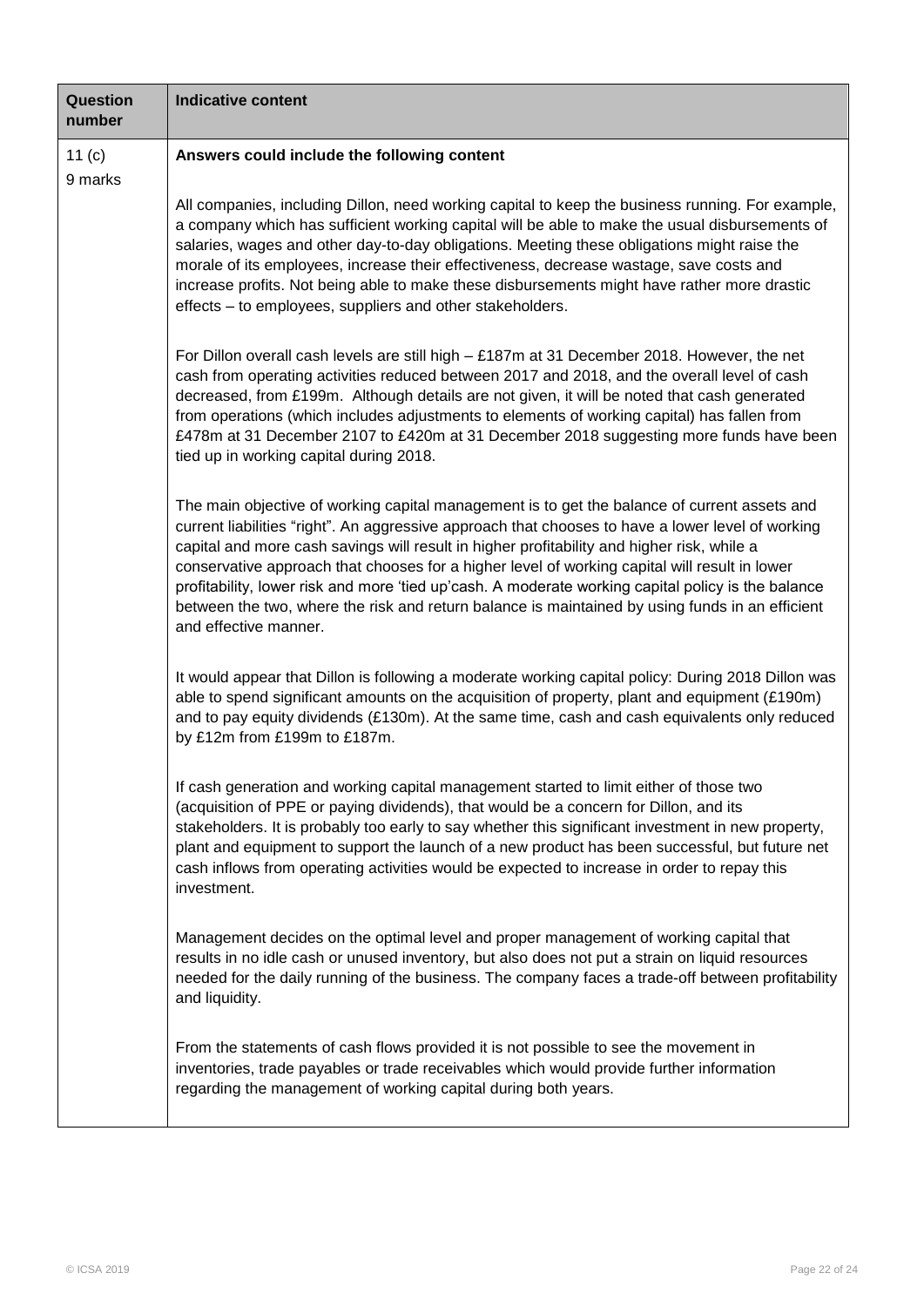| Level                   | <b>Mark</b> | <b>Descriptor</b>                                                                                                                                                                      |  |  |
|-------------------------|-------------|----------------------------------------------------------------------------------------------------------------------------------------------------------------------------------------|--|--|
| 11 $(c)$                | 0           | No rewardable material.                                                                                                                                                                |  |  |
| Level 1<br>(Fail)       | $1 - 4$     | Knowledge<br>The answer demonstrates limited understanding of working capital<br>management e.g. little is included on some of the possible consequences of                            |  |  |
|                         |             | good or bad working capital management.                                                                                                                                                |  |  |
|                         |             | Comprehension                                                                                                                                                                          |  |  |
|                         |             | The answer demonstrates limited understanding of the factors that underpin<br>working capital management. This is communicated in a simple way with<br>simple or generalised comments. |  |  |
|                         |             | Points made are superficial and not directly linked to the scenario in the<br>$\bullet$<br>question.                                                                                   |  |  |
|                         |             | The answer makes few links between theory and practice                                                                                                                                 |  |  |
|                         |             | Analysis/evaluation                                                                                                                                                                    |  |  |
|                         |             | There is little application of relevant knowledge and understanding which may<br>$\bullet$<br>be supported by an evaluative statement.                                                 |  |  |
|                         |             | The answer includes limited critical analysis of the factors that underpin<br>$\bullet$<br>working capital management.                                                                 |  |  |
|                         |             | Any analysis is not used to make a judgement and is not supported by<br>evidence.                                                                                                      |  |  |
| Level <sub>2</sub>      | 5           | Knowledge                                                                                                                                                                              |  |  |
| (Pass)                  |             | The answer demonstrates understanding of working capital management e.g.<br>it identifies the main objective of working capital management, and how this<br>might apply to Dillon.     |  |  |
|                         |             | Comprehension                                                                                                                                                                          |  |  |
|                         |             | The answer demonstrates understanding of the factors that underpin working<br>capital management and expresses some ideas with clarity.                                                |  |  |
|                         |             | Some points made are relevant and linked to the scenario in the question.<br>٠                                                                                                         |  |  |
|                         |             | The answer makes some links between theory and practice                                                                                                                                |  |  |
|                         |             | Analysis/evaluation                                                                                                                                                                    |  |  |
|                         |             | There is some application of relevant knowledge and understanding but<br>supported by a limited evaluative statement.                                                                  |  |  |
|                         |             | The answer includes some critical analysis of the factors that underpin<br>$\bullet$<br>working capital management.                                                                    |  |  |
|                         |             | The analysis is used to make a judgement, but this may be unclear and is<br>supported by limited evidence.                                                                             |  |  |
| Level 3                 | $6-9$       | Knowledge                                                                                                                                                                              |  |  |
| (Merit/<br>Distinction) |             | The answer demonstrates a good understanding of working capital<br>management e.g. it identifies possible future working capital impacts of the                                        |  |  |
|                         |             | significant investment by Dillon.                                                                                                                                                      |  |  |
|                         |             | Comprehension                                                                                                                                                                          |  |  |
|                         |             | The answer demonstrates a good understanding of the factors that underpin<br>working capital management and reporting and is communicated in a logical<br>writing structure.           |  |  |
|                         |             | A range of points are relevant and linked to the scenario in the question.                                                                                                             |  |  |
|                         |             | Analysis/evaluation                                                                                                                                                                    |  |  |
|                         |             | There is a good application of relevant knowledge and understanding which<br>may be supported by an evaluative statement.                                                              |  |  |
|                         |             | The answer includes a good critical analysis of the factors that underpin<br>$\bullet$                                                                                                 |  |  |